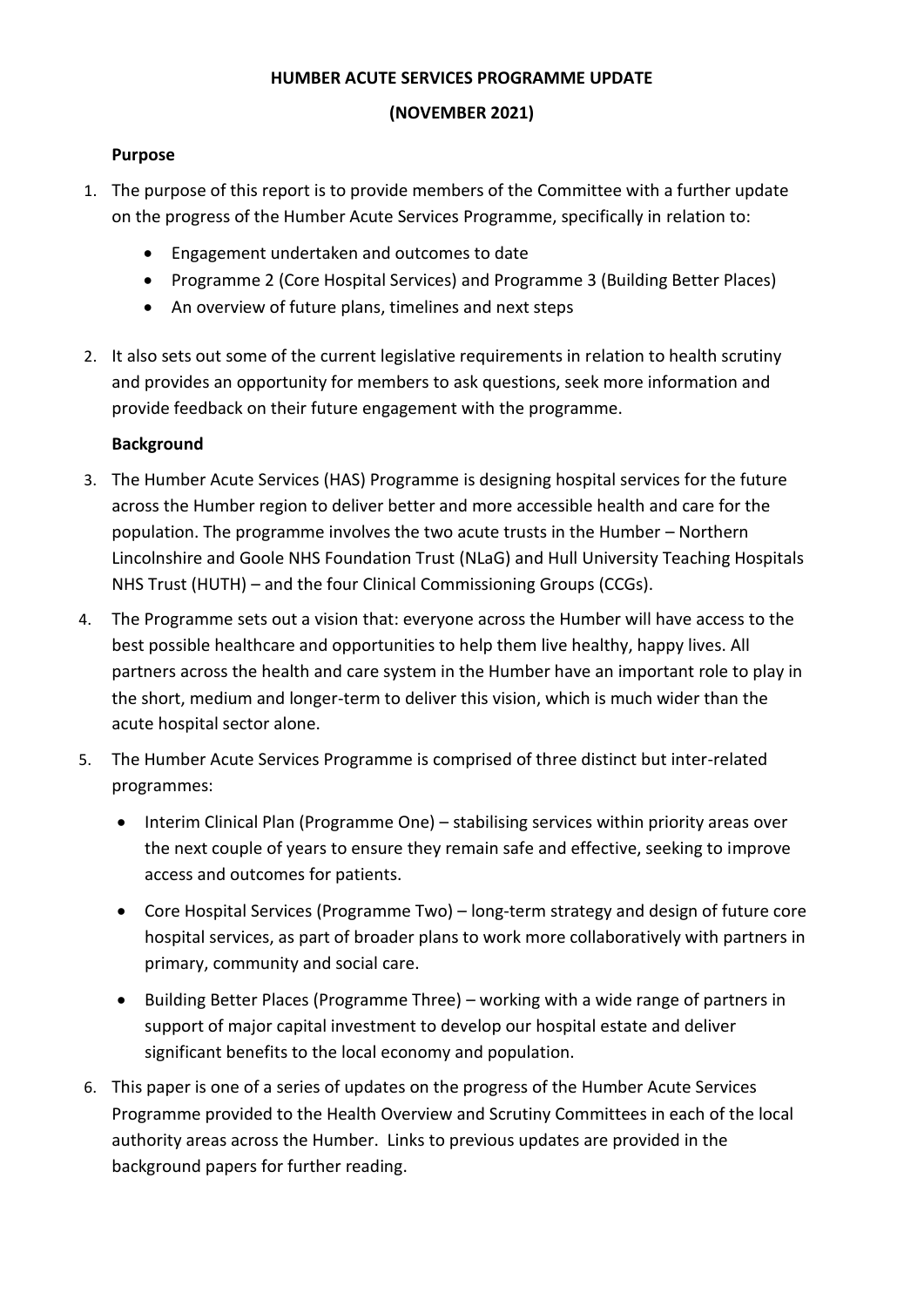7. An update on Programme One (the Interim Clinical Plan) was circulated to Health Overview and Scrutiny Committee members in September / October 2021, which is available [here.](https://humbercoastandvale.org.uk/wp-content/uploads/2021/10/HOSC-P1-update-Sept-2021.pdf)

# **Why hospital services need to change**

- 8. Our health and care system across the Humber needs to change. It is not always meeting the needs of everyone in the region and, as currently designed, is not set to do this in the future:
	- We're not providing the standards we should be in all our services
	- We don't have enough staff to continue to do everything everywhere
	- Some of our buildings and equipment are falling apart and are not fit for the future
- 9. These and other challenges we face were detailed in the programme's [Case for Change](https://humbercoastandvale.org.uk/wp-content/uploads/2020/02/HASR-Long-Case-for-Change_Final-for-Publication.pdf) (November 2019) and are set out in more detail below.

# We're not providing the standards we should be in all our services

- 10. Our waiting lists are growing. When the case for change was published in 2019, both Trusts were in the bottom quartile for performance against the referral to treatment time (RTT) standard. The impact of the pandemic has led to significant growth in waiting times and the overall waiting list size. People are not being seen as quickly as they could be if services were organised differently. For example, our operating theatres and other facilities sometimes get taken up with emergency cases, which means some people who need a planned operation have to wait even longer.
- 11. Many NHS services have specific clinical standards that should be met. These can include caring for a specific number of patients or doing a set number of procedures or operations to ensure staff maintain the necessary level of skill and competency. Some of our services are struggling to meet these standards. For example, some of our neonatal services do not see the number of babies that the national guidelines recommend for staff to keep their skills up to date and maintain the necessary expertise to adequately care for such vulnerable babies. National guidelines recommend that every year a Level 2 neonatal care unit should admit at least 25 babies with birth weights of less than 1500g. Over the last 3 years, data shows that on average the Level 2 units at Grimsby and Scunthorpe, treated 26 and 19 babies<sup>1</sup>, respectively. Similarly, activity levels for the neonatal intensive care unit (NICU) at Hull Royal Infirmary (HRI) are lower than the recommended level, with a 3-year average of 72 births of very low birthweight babies, where the recommended level for a NICU is 100 per year.
- 12. In addition, many of our services need trained staff to cover rotas 24/7, 365 days a year and we don't have enough staff to do this for all our services, all the time. This means that some staff are often on the rota more than we would like them to be. We know from staff engagement that maintaining a healthy work/life balance is very important to our staff. This also increases our reliance on agency and locum staff to cover shortages, which leaves

<sup>&</sup>lt;sup>1</sup> Based on data from the Yorkshire and Humber Neonatal Operational Delivery Network (ODN) as follows: 2018/19 – HRI (75), Grimsby (23) and Scunthorpe (14); 2019/20 – HRI (75), Grimsby (28) and Scunthorpe (23); and 2020/21 – HRI (67), Grimsby (26) and Scunthorpe (19)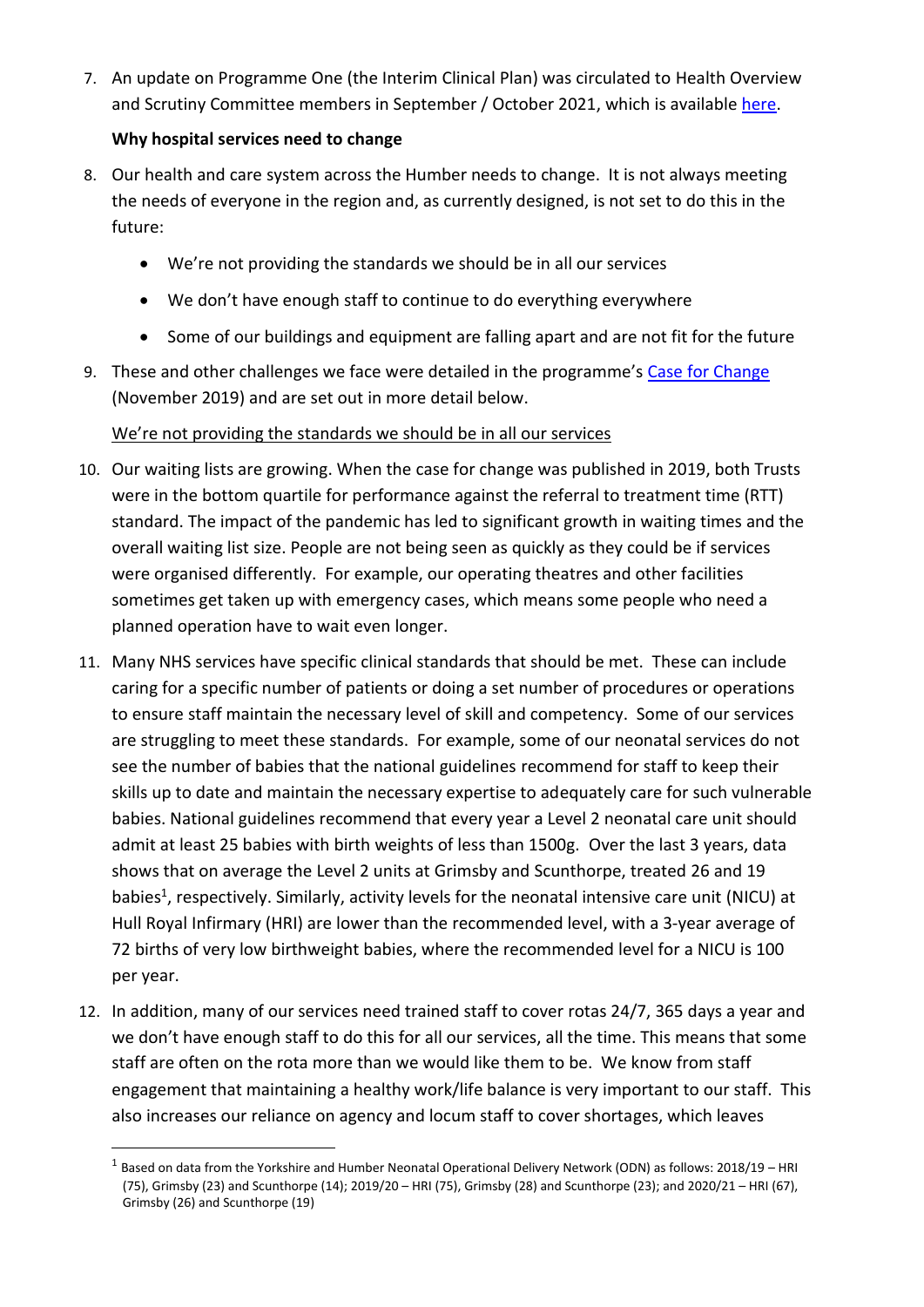services more vulnerable and at risk of failing should existing members of staff become ill and unable to work, or if they move to another job.

We don't have enough staff to continue to do everything everywhere.

- 13. Some services may be just about managing to deliver services now. However, with over 30% of our staff eligible to retire within the next five to 10 years, it is imperative that we plan for workforce changes now<sup>2</sup>. Failing to plan for these predicable changes to our workforce will lead to the need to implement urgent service changes due to patient safety issues in future years.
- 14. In some services, there are shortages of staff with specific skills that are needed to deliver services and provide the best care to our patients. Some of these shortages can be on a national or international scale, which makes it extraordinarily difficult to recruit staff with the right skills – which adds further difficulties on how 24/7 rotas are covered. Therefore, we need to change how we offer care and treatment across the Humber to maximise the number of patients existing staff can see and treat. For example, there is a national and international shortage of oncologists. UK-wide there was an estimated shortfall of oncologists in 2019 of 19% or 207 consultant oncologists<sup>3</sup>. The impact of these shortages in our region has placed significant and ongoing pressure on oncology services, resulting in some temporary changes to where some patients access some aspects of oncology services.
- 15. In addition, many staff want to work in hospitals that run research and teaching programmes. Not all our hospitals across the Humber currently offer such opportunities. Therefore, if we change what we do and how we do it, including investing in more research facilities and working with our universities, we will provide the best opportunity to be able to attract and retain more staff. Working collaboratively with our universities could also open up and/or create new jobs and opportunities, which in turn could help us to recruit more staff in the longer term.

# Some of our buildings and equipment are falling apart and are not fit for the future

- 16. Our hospital buildings across the Humber need £105 million additional investment just to keep them running. We have some fantastic new buildings on some of our sites, but these are the exception rather than the rule. As an example, 82% of Scunthorpe General Hospital's critical infrastructure is at risk of failing within five years and we have already had to close parts of that hospital to patients because the buildings were not safe. If we don't do something now, the situation will only deteriorate and lead to the closure of other parts of the hospital. This programme of change offers an opportunity to build new and better facilities that will benefit the whole region.
- 17. We also know that we don't have enough operating theatres to do the number of operations we need to – which has a significant impact on waiting lists and waiting times. This problem has been exacerbated by the COVID-19 pandemic, including existing theatres

<sup>&</sup>lt;sup>2</sup> 32.8% of NLaG workforce are 50yrs+ and 29.6% of HUTH workforce are 50yrs+. Some professions are eligible for retirement at 55 years.

<sup>&</sup>lt;sup>3</sup> 'Clinical oncology UK workforce census report' (2019), The Royal College of Radiologists, [https://www.rcr.ac.uk/system/files/publication/field\\_publication\\_files/clinical-oncology-uk-workforce-census-](https://www.rcr.ac.uk/system/files/publication/field_publication_files/clinical-oncology-uk-workforce-census-2019-report.pdf)[2019-report.pdf](https://www.rcr.ac.uk/system/files/publication/field_publication_files/clinical-oncology-uk-workforce-census-2019-report.pdf)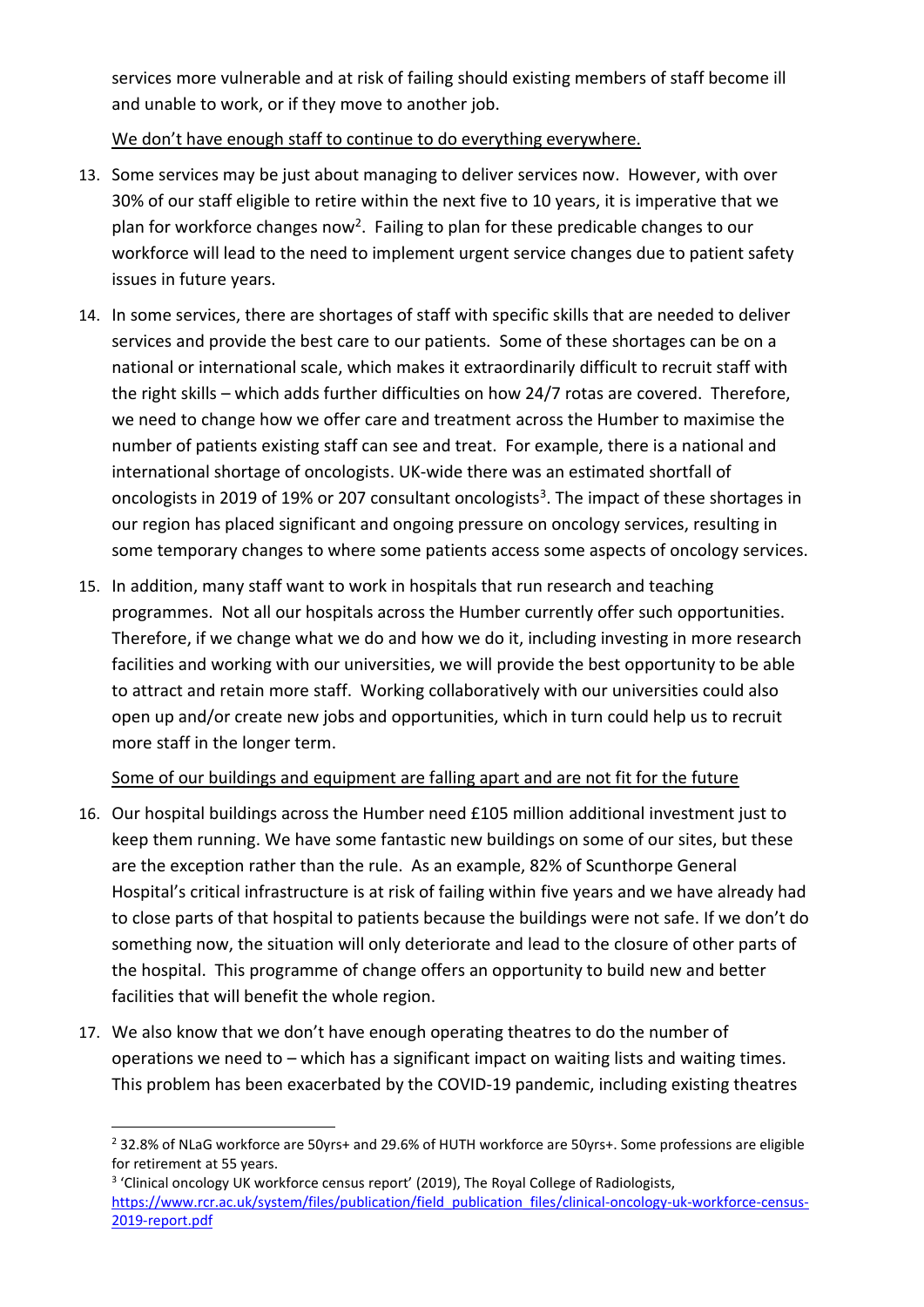becoming less efficient as a result of additional time needed between operations to undertake deep cleans, and we need to perform more operations to cover the backlog of operations that have built up (see below table for a snapshot).

|                                        | Total waiting list size |              | Patients waiting >1 year |              |
|----------------------------------------|-------------------------|--------------|--------------------------|--------------|
|                                        | (pre-Covid)             | (post-Covid) | (pre-Covid)              | (post-Covid) |
| Hull University Teaching Hospitals NHS | 54,000                  | 58,000       |                          | 9000         |
| Trust                                  |                         |              |                          |              |
| Northern Lincolnshire and Goole NHS    | 28,000                  | 31,000       | 9                        | 700          |
| <b>Foundation Trust</b>                |                         |              |                          |              |

- 18. We use lots of different digital systems across the different hospital sites that are not based on the latest technological developments and do not work together. As such, we need investment in our equipment and digital systems so we can offer care in different, more effective and efficient ways that will also have a positive impact on addressing the waiting times and the length of stay in hospital.
- 19. The Case for Change (November 2019) describes in detail the reasons why we need to do things differently. Since this was published, the reasons for change have not diminished. Indeed, a number of our challenges have grown as a direct consequence of the COVID-19 pandemic.
- 20. Without significant investment in our healthcare estate, we cannot deliver the necessary clinical changes to ensure services are fit-for purpose, sustainable and meet the needs of our communities in the future. However, it is very clear that without delivering substantial clinical changes, we cannot attract the level of capital investment needed to significantly improve our healthcare estate and infrastructure.
- 21. Despite the hugely successful vaccination programme, the health and care system across the Humber is continuing to work hard to support patients who are waiting for treatment, and the increases in waiting lists, waiting times and intensifying pressure across the entire health and care system remain. As such, we cannot continue to provide services in the same ways we have done in the past and we need to increase the amount of collaboration between all health and care organisations across the Humber, sharing (wherever possible) the limited resources available to deliver the timely, safe care our patients require.
- 22. As a system, we are working on changes to all our health and care services. Partners from primary, community and hospital services are working together to design new ways of supporting patients in their own homes or as close to them as possible. Part of our overall strategy is to ensure that hospitals are only used for the things that can only be provided in a hospital setting and where we can help people to access advice, tests or treatment at home, at a GP surgery, on the high street or another easy to access location in the community we will. The complexity of the heath and care system means that we cannot change everything at once, but we will continue to work with partners to ensure all our plans are aligned and deliver the change we need for our population.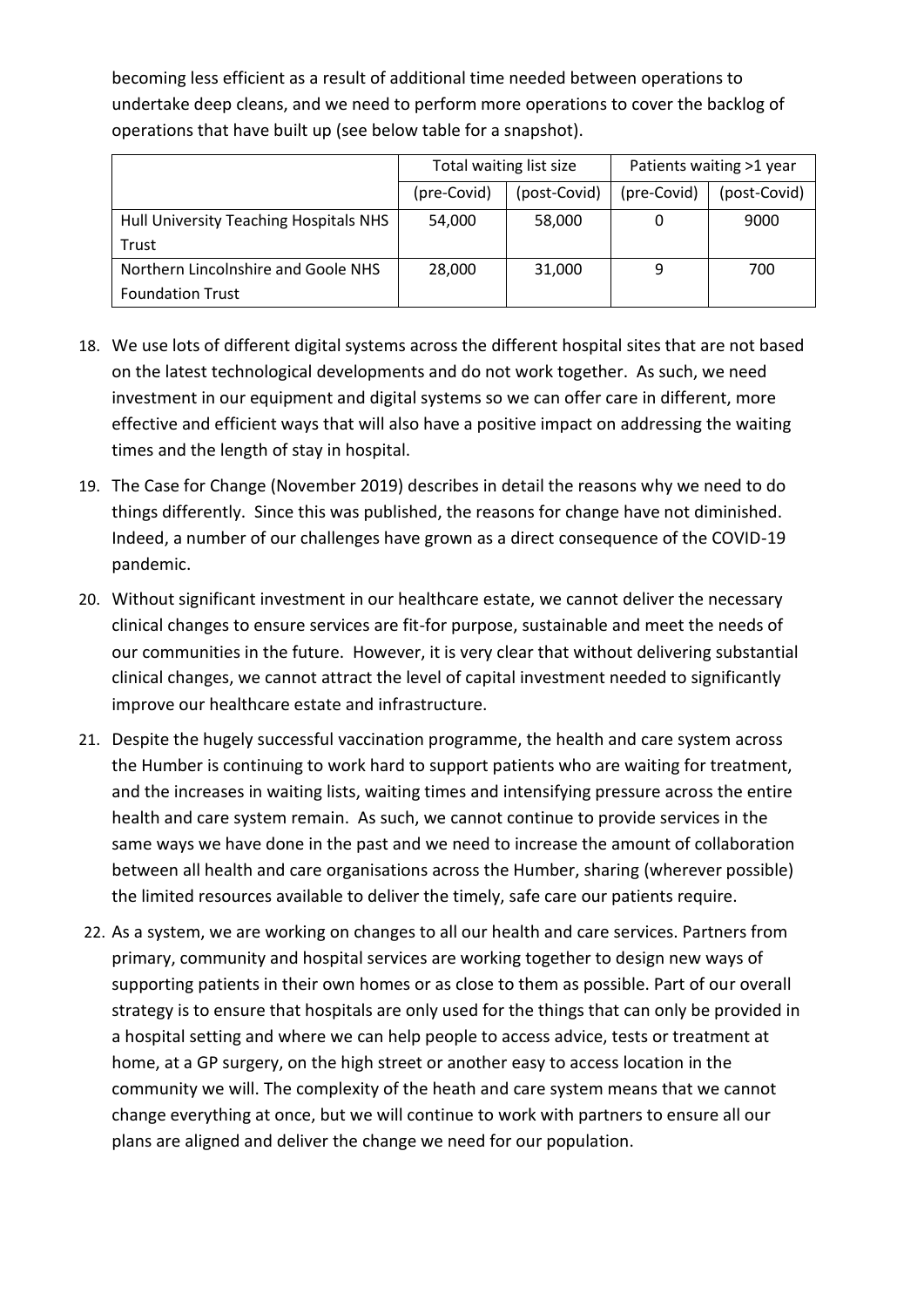# **Our engagement with patients, the public and staff**

- 23. Ongoing dialogue with patients, staff, the public and other stakeholders has been a key feature of the Humber Acute Services programme since its inception – starting with a conversation about the issues and challenges facing the acute hospital sector across the Humber undertaken between March and September 2018 (see issues paper feedback [report\)](https://humbercoastandvale.org.uk/wp-content/uploads/2018/11/Issues-Paper-Feedback-Report_web.pdf). A full summary of our engagement work to date is presented at Appendix 1.
- 24. Throughout 2021, in spite of the challenges posed by the pandemic and ongoing restrictions we have undertaken extensive engagement with patients, the public, staff and other stakeholders. This engagement has been across a number of areas to support the development of proposals for service change across core hospital services.
- 25. In particular, we have:
	- Asked staff, patients, the public and their representatives *What Matters to You?* to help ensure that future services reflect the views of a broad range of stakeholders and are designed to meet the needs of those who will use them.
	- Surveyed women, birthing people and their families about their *Birthing Choices* to find out where they would choose to give birth and why.
	- Spoken to people who have used our Emergency Departments about their experiences and whether they would consider using alternatives to A&E.
	- Made a particular effort to engage with and listen to the views of those facing additional barriers to accessing care or opportunities to improve their overall health and wellbeing.

# *What Matters To You?*

- 26. Nearly 4000 people took part in this engagement exercise (between February and May 2021) either by filling in a questionnaire or taking part in a focus group. Some of the main feedback we received included:
	- The majority of respondents (82%) had accessed one or more type of hospital service within the last two years and 83% of those were **satisfied** or **very satisfied** with their care.
	- The most common areas of positive feedback were in relation to:
		- $\circ$  workforce praising kind, compassionate and caring staff;
		- o waiting times praising efficient and well-run services; and,
		- o clinical standards commenting on how safe and well looked after respondents felt, often in relation to concerns they had around Covid.
	- The most common areas where respondents felt improvements could be made were in relation to:
		- $\circ$  clinical outcomes in particular, improving communication with patients and between different parts of the health and care system; and,
		- $\circ$  travel and access in particular, improving access to car parking facilities.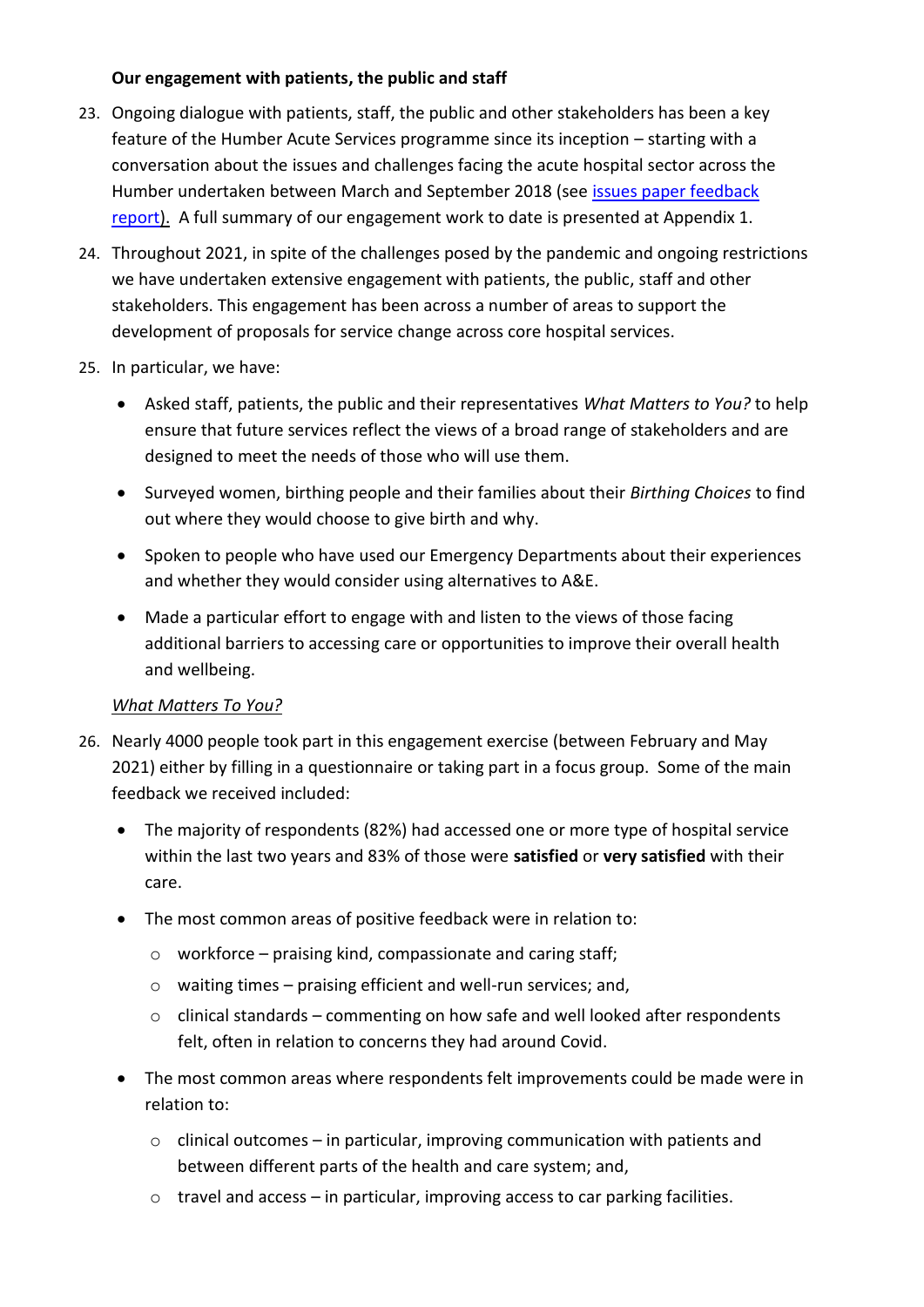• A summary of what mattered most to people when thinking about future hospital services is presented below:

| I am seen and treated as quickly as possible                |  |  |  |  |
|-------------------------------------------------------------|--|--|--|--|
| I am kept safe and well looked after                        |  |  |  |  |
| There are enough staff with the right skills and experience |  |  |  |  |
| Things go well for me and I am satisfied with my care       |  |  |  |  |
| Everyone can access care, especially those most in need     |  |  |  |  |
| I know services will be there when I need them              |  |  |  |  |
| I am able to get there                                      |  |  |  |  |
| Good quality buildings and the latest equipment             |  |  |  |  |
| Services are good value for money                           |  |  |  |  |

27. While showing the overall position of what stakeholders told us through that engagement work, we have also established there are different priorities when we consider different demographic information and different stakeholder group, as presented below:



28. While this snapshot shows a high degree of consistency between different age groups / demographics and different stakeholders in terms of matters that are most important, it also highlights some differences in the identified priority areas. The full feedback report (published in May 2021) is availabl[e here,](https://humbercoastandvale.tractivity.co.uk/images/blob/a55d3d89-9923-4908-96df-062073d99920/MASTER%20COPY%20-%20WMTY%20Feedback%20Report_FINAL.pdf) with a summary version of also available [here.](https://humbercoastandvale.tractivity.co.uk/images/blob/4a49ff95-e86a-4934-b8b1-b64f51a41c1f/What%20Matters%20to%20You%20-%20Exec%20Summary%20-%20final.pdf)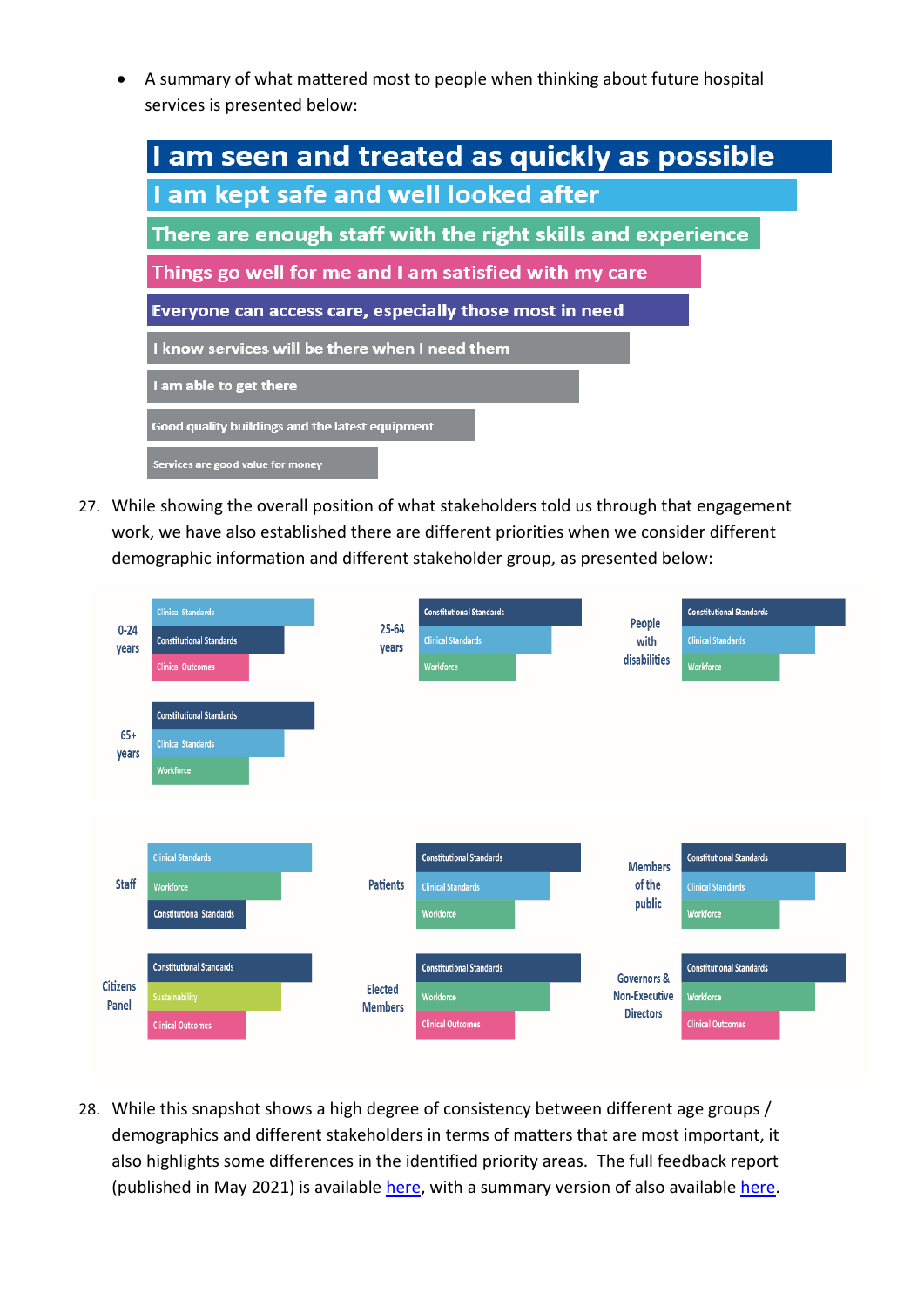- 29. We have continued to engage with different cohorts of patients, the public and other stakeholders to gather more views and perspectives on what matters most to our communities. We are continuing to ask *What Matters to You* within all our engagement activities and will continue to listen to feedback.
- 30. The findings from the *What Matters to You* engagement will help us to decide which clinical models best meet the needs, priorities and preferences of our different stakeholders by shaping the evaluation framework we use.

# *What Matters To You – our staff and teams*

- 31. We delivered an awareness raising campaign and targeted engagement for our staff across the Humber, including a specific *What Matters To You* on-line staff survey that ran throughout July 2021. In this, we asked our staff what was most important to them when thinking about their day-to-day roles, their teams and their future career aspirations within the NHS or health and care.
- 32. This generated nearly 600 responses, which identified the following themes:
	- Making a difference to patients' lives and maintaining a healthy work/life balance are really important to staff.
	- Solving the workforce issues is the most important issue that the Humber Acute Services Programme must get right.
	- Improved communication in particular ensuring staff are involved in any changes before they take place – is also important to staff.
- 33. Following the survey, we also held two, targeted staff focus groups in September 2021. The outcomes of the focus groups are included in the overall staff survey feedback report, which is available [here.](https://humbercoastandvale.engage-360.co.uk/surveys/6?q=r6Kj0NLsd4fLbcxJ3VkWbzTsY95H/jAa4XviIy6PsusJcGwa7g5DiOqJa0oNnkS/)
- 34. We are continuing to engage with staff across both Trusts, as well as clinicians and teams in partner organisations through a range of mechanisms. These include, clinical workshops, Question and Answer sessions, briefing sessions on different aspects of the programme, an online portal to allow the opportunity for staff to ask questions and fortnightly newsletters for staff at both hospital trusts and partner health and care organisations across the Humber.
- 35. Over 700 staff have also been involved in clinical design workshops since November 2020, and we will continually involve and engage staff as the programme progresses. We will also use the feedback from staff to help refine and evaluate potential clinical models.

## *Your Birthing Choices*

36. The *Your Birthing Choices* engagement was undertaken to understand what is important to women and birthing people, partners and support people when choosing where to give birth. This included identifying the main concerns around the different birthing options (i.e. births at home, in a hospital or other midwife-led settings) and what measures could be put in place to alleviate those concerns.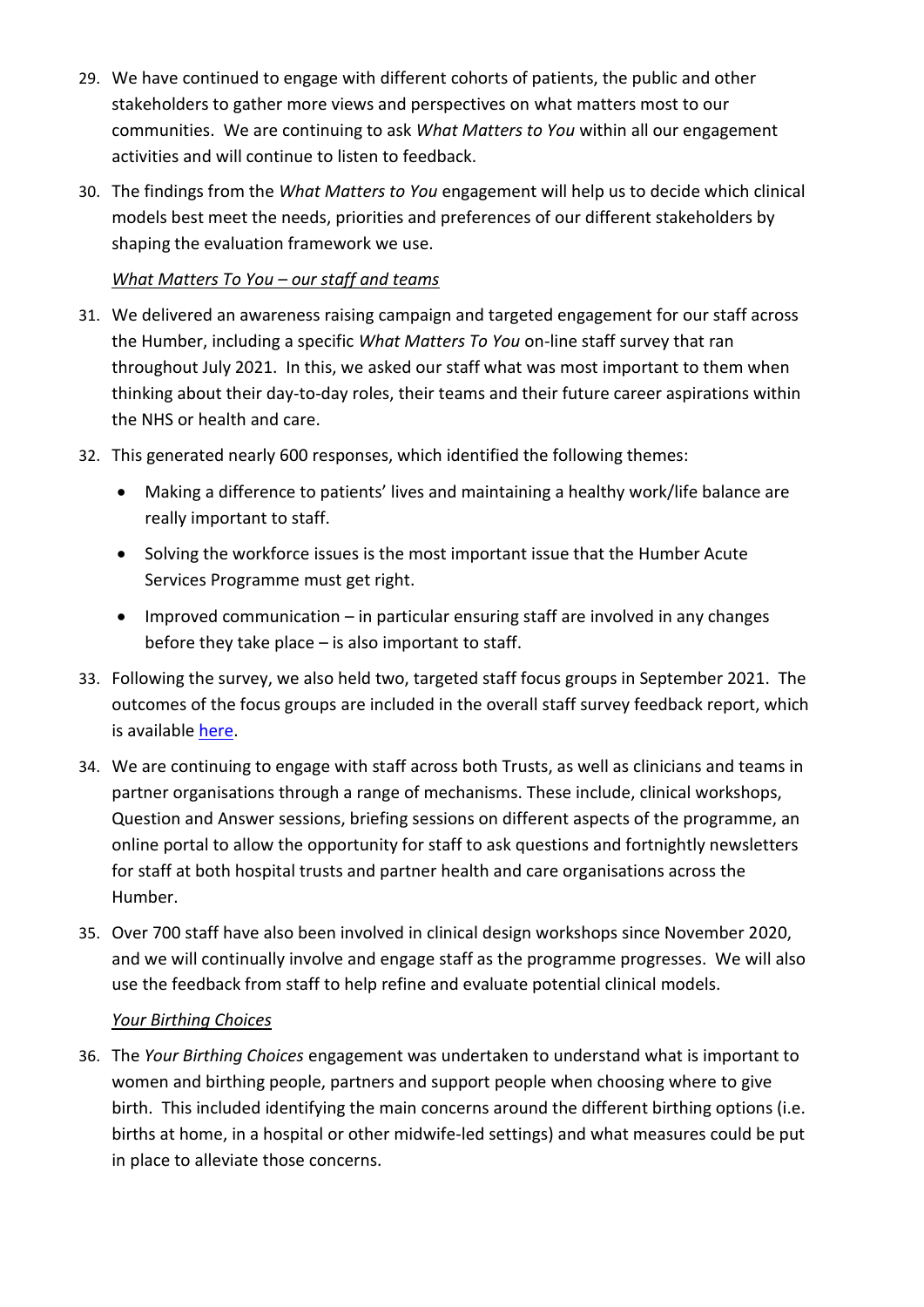- 37. Feedback was gathered through a combination of targeted focus groups and an online questionnaire. Focus groups were set up to hear from people with lived experience of neonatal services, young families, women from Black, Asian and Minority Ethnic (BAME) backgrounds, dads, birthing partners and co-parents. The online survey generated over 1100 responses, with over 750 responses from people with a Humber postcode. Some of the main feedback received from respondents living within the Humber included:
	- **74.3% would not choose** to give birth at **home** due to **concerns around safety** should any complications arise during labour.
	- **56.7% would not choose** to give birth in a **standalone midwifery-led** unit due to **concerns around safety** should complications arise during labour resulting in the need to be transferred to a hospital, many feel the delay in receiving specialist care is a **risk** not worth taking.
	- **43.3%** of respondents **would choose** to give birth at a **standalone midwifery-led** unit as they feel it is **a more homely environment** and have **confidence in the care provided by midwives**.
	- **86.0% would choose** to give birth at an **alongside midwifery-led unit** as it feels a **much safer option** as additional support is close by if needed.

| Respondents were asked to rank their preferred locations in order of preference: |  |
|----------------------------------------------------------------------------------|--|
| Alongside Midwifery-led Unit                                                     |  |
| <b>Hospital Maternity Unit</b>                                                   |  |
| <b>Standalone Midwifery-led Unit</b>                                             |  |
| <b>Home birth</b>                                                                |  |

38. A detailed feedback report from the *Your Birthing Choices* engagement is currently being finalised and will be published in the near future. The feedback received will help to shape the clinical models we put forward for maternity and neonatal services and will help us to consider the different ways we might be able to provide choice for women and birthing people across our region.

# *A&E survey*

- 39. During July to August 2020, an engagement exercise was undertaken across the Humber, Coast and Vale Health and Care Partnership area to understand the reasons why people attend A&E/Emergency Departments (ED) in our region.
- 40. In total, 2008 people responded to the survey and shared their experiences of Urgent and Emergency Care and views on alternatives to A&E.
- 41. A summary of the key findings from those who had used one of the three Emergency Departments (EDs) within the Humber (Hull Royal Infirmary, Scunthorpe General Hospital and Diana Princess of Wales Hospital, Grimsby) is set in feedback report – available [here.](https://www.eastridingofyorkshireccg.nhs.uk/data/uploads/get-involved/ae-feedback-report-2020-final-draft.pdf) Some headlines include:
	- Most people attending the ED had been advised to attend by another healthcare professional – most commonly NHS 111.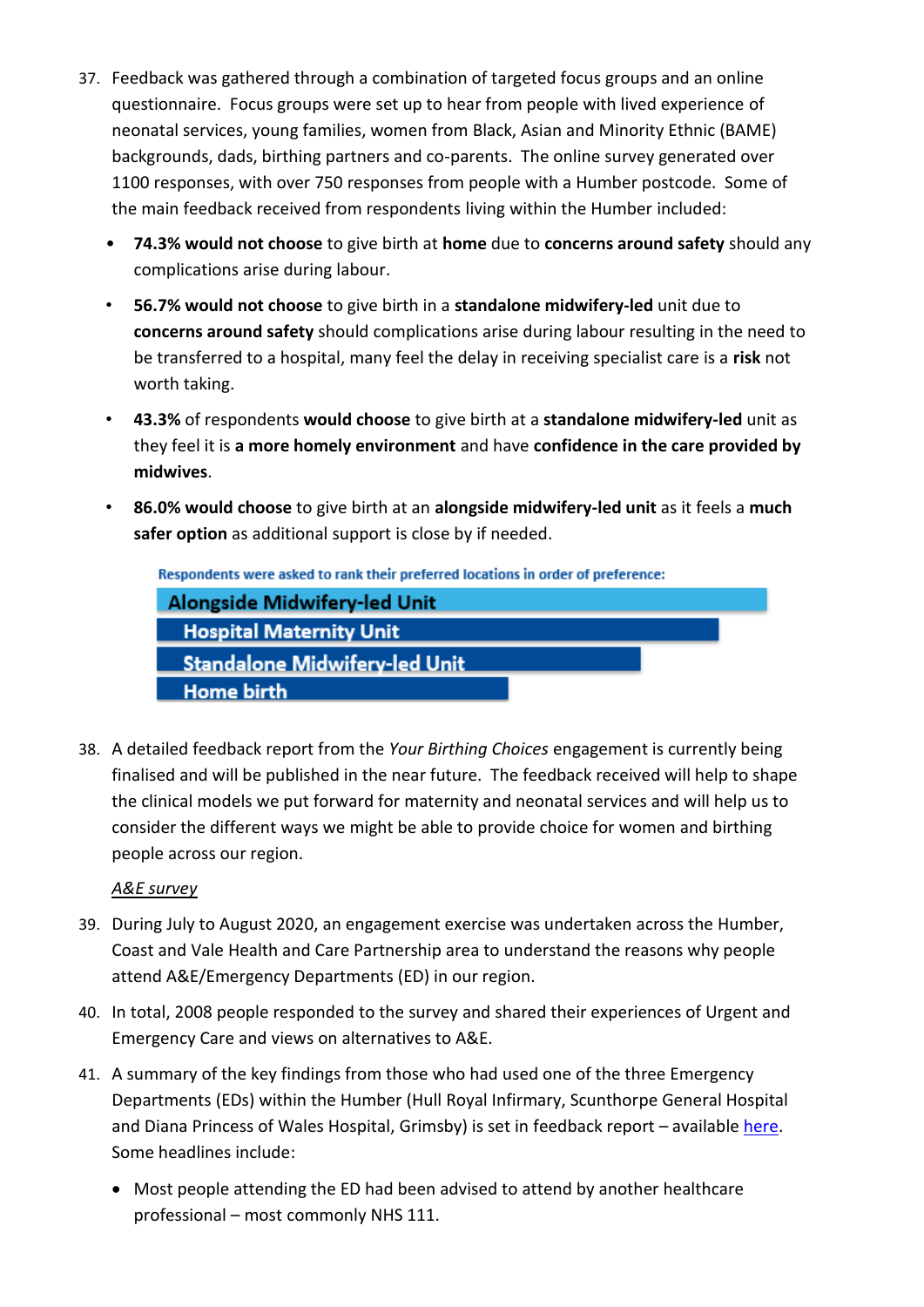- Where the individual (the patient) believes it is appropriate to their condition, most people would use an alternative service if they could be seen/ treated more quickly by a healthcare professional.
- Of the alternative services available, there was less awareness of Urgent Treatment Centres (UTCs), particularly amongst those attending ED in Grimsby or Scunthorpe. (This is possibly because the UTCs are co-located on the ED site and therefore respondents may not be aware they have been seen and treated through the UTC provision.)
- 42. These findings (and follow up engagement) are helping to shape our options for Urgent and Emergency Care and ensure we are putting in place alternatives to A&E that will work for our population and meet their needs and expectations. The report is available [here](https://www.eastridingofyorkshireccg.nhs.uk/data/uploads/get-involved/ae-feedback-report-2020-final-draft.pdf) and a Humber-specific summary will be included in the Pre-Consultation Business Case evidence pack.

# *Ongoing Engagement and Next Steps*

- 43. As we refine potential clinical models, we are continuing to listen to what our stakeholders tell us about their experiences of healthcare services across the Humber and what matters most to them. Details of our current live surveys are available on the Humber, Coast and Vale Health and Care Partnership's [Engagement Hub.](https://humbercoastandvale.engage-360.co.uk/) Examples of our ongoing engagement include the following:
	- In August 2021 we reopened our *What Matters to You?* survey to capture more views on the needs, priorities, and preferences of our different stakeholders, which will help us shape the evaluation framework we use to assess which clinical models meet these needs, priorities and preferences. The survey is available [here.](https://humbercoastandvale.engage-360.co.uk/surveys/14)
	- In October we launched some further engagement, targeted at *children and young people*, their parents, carers and families to help shape clinical models for paediatric services and to ensure we fully understand any impacts of potential changes on our younger patients. Details of how to take part are available [here.](https://humbercoastandvale.engage-360.co.uk/surveys/16)
	- We are also continuing to work with voluntary and community sector and local authority partners to gather experiences and insights from *individuals and communities with protected characteristics* and others who might be less able or willing to engage with statutory services. This engagement will support our options evaluation as well as informing the Equalities Impact Assessment.
- 44. In addition, we are starting to develop our plans for consulting with the public on potential clinical models in Spring 2022 and would welcome the opportunity to engage with members and seek views from relevant Health Overview and Scrutiny Committees in early 2022, whilst consultation plans are still at a formative stage.

## **Responding to our challenges now – the Interim Clinical Plan (Programme One)**

45. The challenges within our health and care services, set out above, are significant. Whilst we work to develop plans for the longer term, we are also putting in place a number of changes now that are helping to address the challenges in the short term.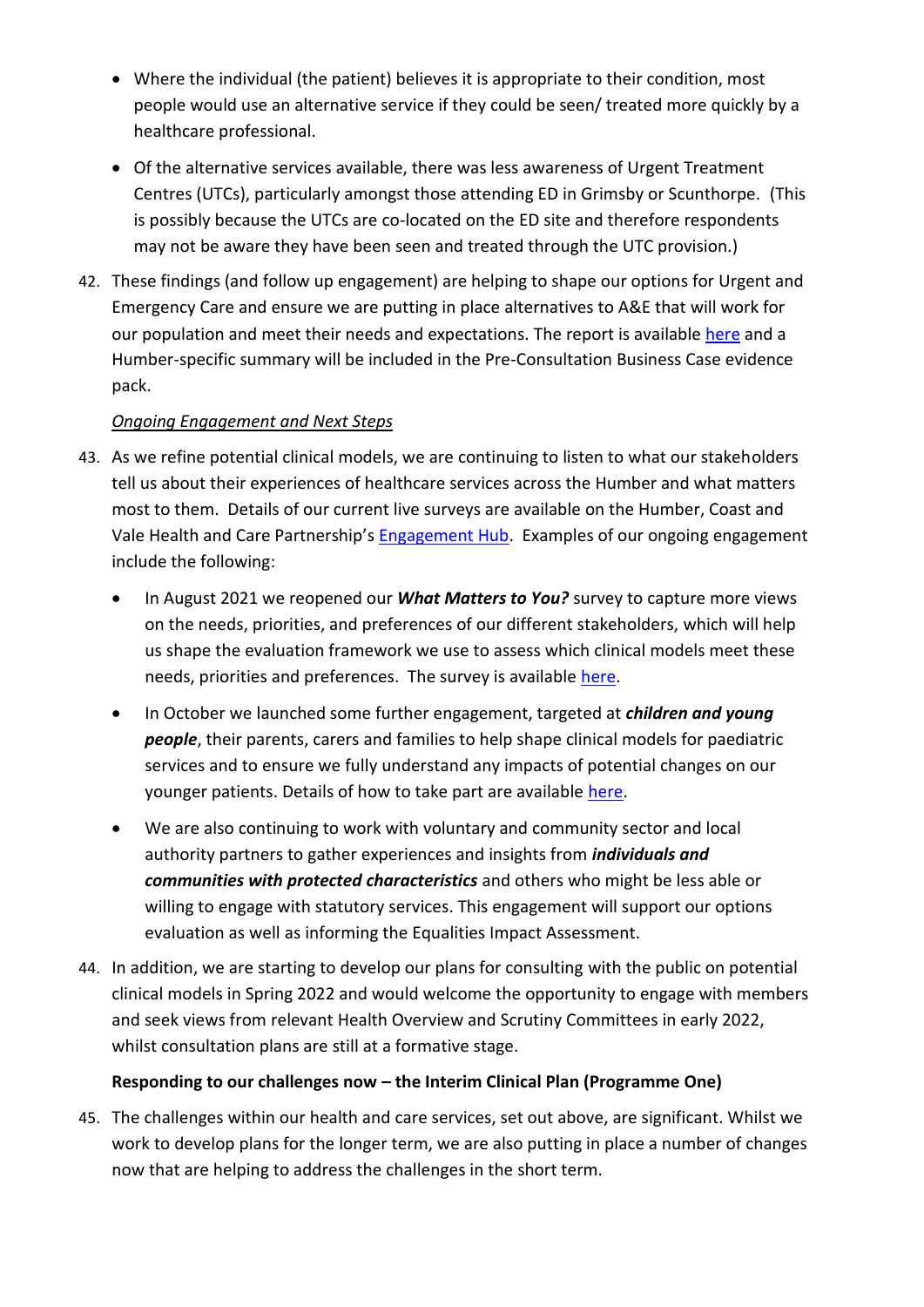- 46. We need to do both to ensure we can continue to provide good quality care for our population now and into the future.
- 47. Our short-term programme of change is referred to as the Interim Clinical Plan (or Programme One). The Interim Clinical Plan is focused on specific services that are considered the most fragile or vulnerable across one or both of Northern Lincolnshire and Goole NHS Foundation Trust and Hull University Teaching Hospitals NHS Trust. This programme is about pooling resources, skills and expertise to provide more resilient services that patients across the Humber can access equitably. It is also about providing better career opportunities for current and future staff.
- 48. An update on the progress of this work was shared with members in September / October 2021, (and is available [here\)](https://humbercoastandvale.org.uk/wp-content/uploads/2021/10/HOSC-P1-update-Sept-2021.pdf). This update provides an overview of progress specialty-byspecialty together with the next steps and anticipated timelines. This included those specialties where urgent temporary changes had been implemented to continue to deliver services safely. It also provides details of the establishment of the Humber Neurology Service that launched in October 2021 –the first specialty to run as a joint Humber-wide service across both hospital trusts – which is also outlined below:

## Humber Neurology Service

- 49. Neurology is a branch of medicine dealing with diagnosis and treatment of a range of disorders and diseases relating to the nervous system (including the brain and spinal cord).
- 50. In developing a single Neurology Service across the Humber, service teams across Hull University Teaching Hospitals NHS Trust (HUTH) and Northern Lincolnshire and Goole NHS Foundation Trust (NLaG) have been working together to implement the following shared clinical vision and principles:
	- **Patients** will be **treated by the most appropriate clinician** in the **most appropriate setting**.
	- **Clinicians** will be able to **work from any location**, with **access to all relevant clinical records** and will be **able to request diagnostics and other tests at any site**.
	- The service will be **provided and managed as a single service** with a single team; and all **staff will work as a single team** with **consistent policies, procedures, pathways and support** (irrespective of the employing Trust).
	- **All referrals** will be managed through a **single point of access**, with **a single waiting list** and **consistent pathways in place** at both sites.
- 51. By working together across the Humber, we will be able to provide a more resilient, patientfocused and equitable Neurology service for all patients across the Humber. Patients will be triaged more quickly and directed to the right specialist clinician straight away; rather than the existing two-step process (for patients on the south bank) that involves an initial general neurology assessment and referral (if required) to the relevant specialist Neurologist. While specialist clinics and services will continue to be located at HUTH (as the Specialist Tertiary Neurosciences Centre), the new triaged approach will shorten waiting times for individual patients (particularly on the south bank) and create additional capacity across the service, by streamlining how patients are assessed and directed to the right service. This approach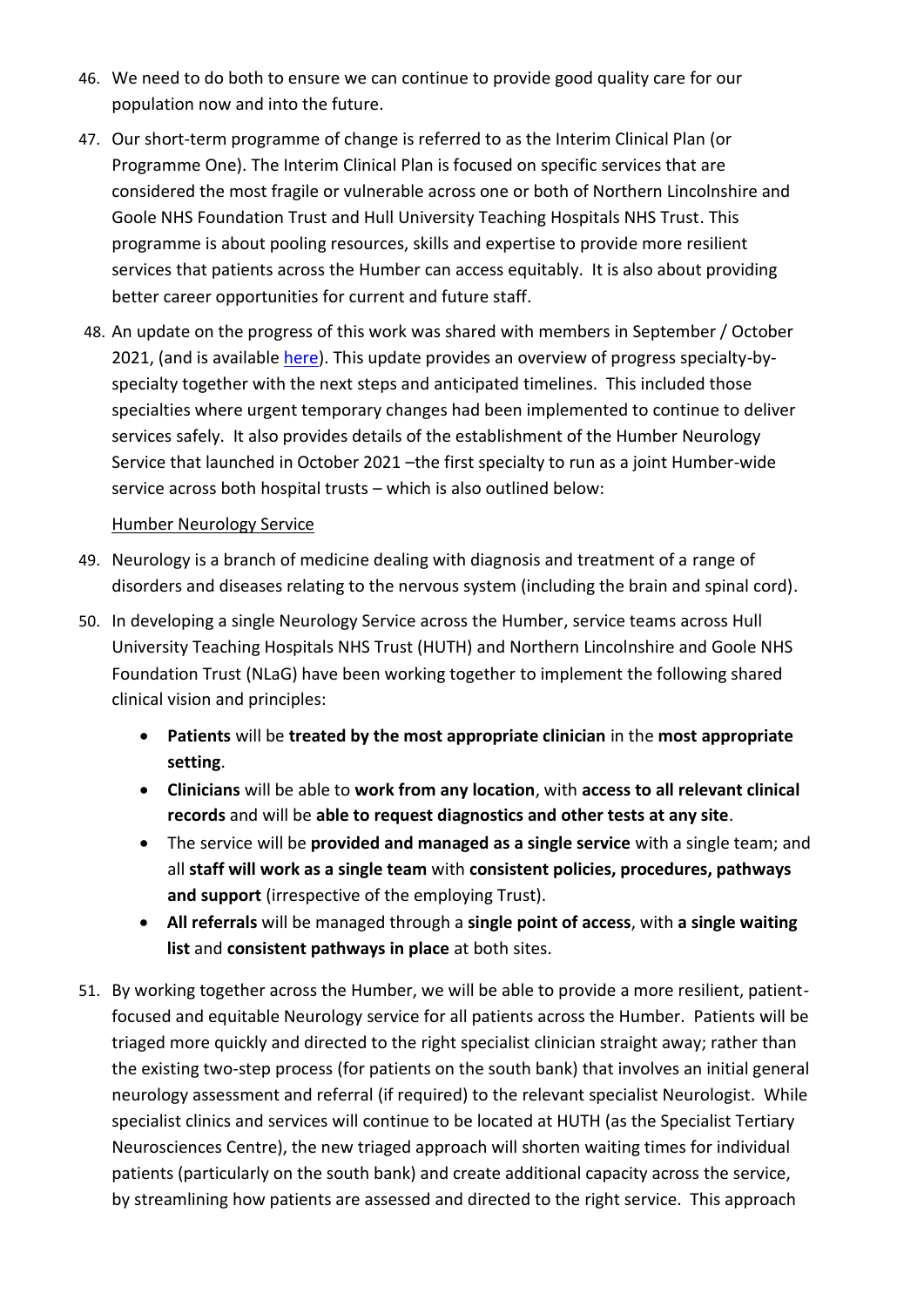will help reduce waiting lists overall and ensure patients get to the right specialist more quickly.

- 52. Patients will also be supported by the Specialist Nurse at their nearest site, rather than having their care automatically transferred to HUTH if they see a HUTH consultant. This will be a significant improvement to patient care, as travel can be extremely difficult and challenging with some neurological conditions.
- 53. The development of a single service model is supported and has been informed by patient feedback previously gathered<sup>4</sup>, where patients shared their views on the services provided.
- 54. How the Neurology service has and will continue to respond to patient feedback is set out in the Neurology *How Your Voice is Making a Difference* feedback report, availabl[e here.](https://humbercoastandvale.org.uk/wp-content/uploads/2021/11/How-your-voice-is-making-a-difference_YSWD-Sept-21_final.pdf)
- 55. A number of the developments outlined above have not been done before and require detailed technological changes and testing to ensure the new system works as intended, in order to put this type of work into practice across Neurology and other service areas.
- 56. The developments represent a minor change to the patient pathway in terms of where and how some patients will receive care – for example, being able to go straight to test rather than having to wait for a first outpatient appointment before being referred for a test or to the relevant sub-specialist. Such changes respond to the patient feedback previously gathered and it is anticipated these will significantly improve waiting times, the overall care patients receive and their general experience of the service.
- 57. Commissioners and GPs have worked with the service teams and are fully engaged in the development of the approach. Primary care colleagues are supportive of establishing and developing a single Humber-wide service. Impact assessments have been conducted and commissioners have been engaged in reviewing contracting and oversight arrangements for the new services. Required documentation to support the change will be published appropriately through relevant commissioners (CCGs).
- 58. Mobilising in October 2021, the Humber Neurology Service is anticipated to continue to go through a period of transition and development, likely to run until March 2022. During this time the single service will continue to be consolidated and embedded, alongside an ongoing assessment of the longer-term resource requirements (compared to planned assumptions) to ensure the long-term sustainability and delivery of a combined, single service.

## Other Interim Clinical Plan Services

- 59. The September / October 2021 [update on the Interim Clinical Plan](https://humbercoastandvale.org.uk/wp-content/uploads/2021/10/HOSC-P1-update-Sept-2021.pdf) provides a comprehensive update, including the following key highlights and improvements:
	- Outline vision drafted for **Ophthalmology** the service with an agreement in principle for **Post-Operative Cataract Assessments to be moved into Primary Care**.

<sup>4</sup> Humber Acute Services - Focus Group Feedback Report (April 2019) – availabl[e here](https://humbercoastandvale.org.uk/wp-content/uploads/2019/04/Focus-Groups-Feedback-Report_final.pdf)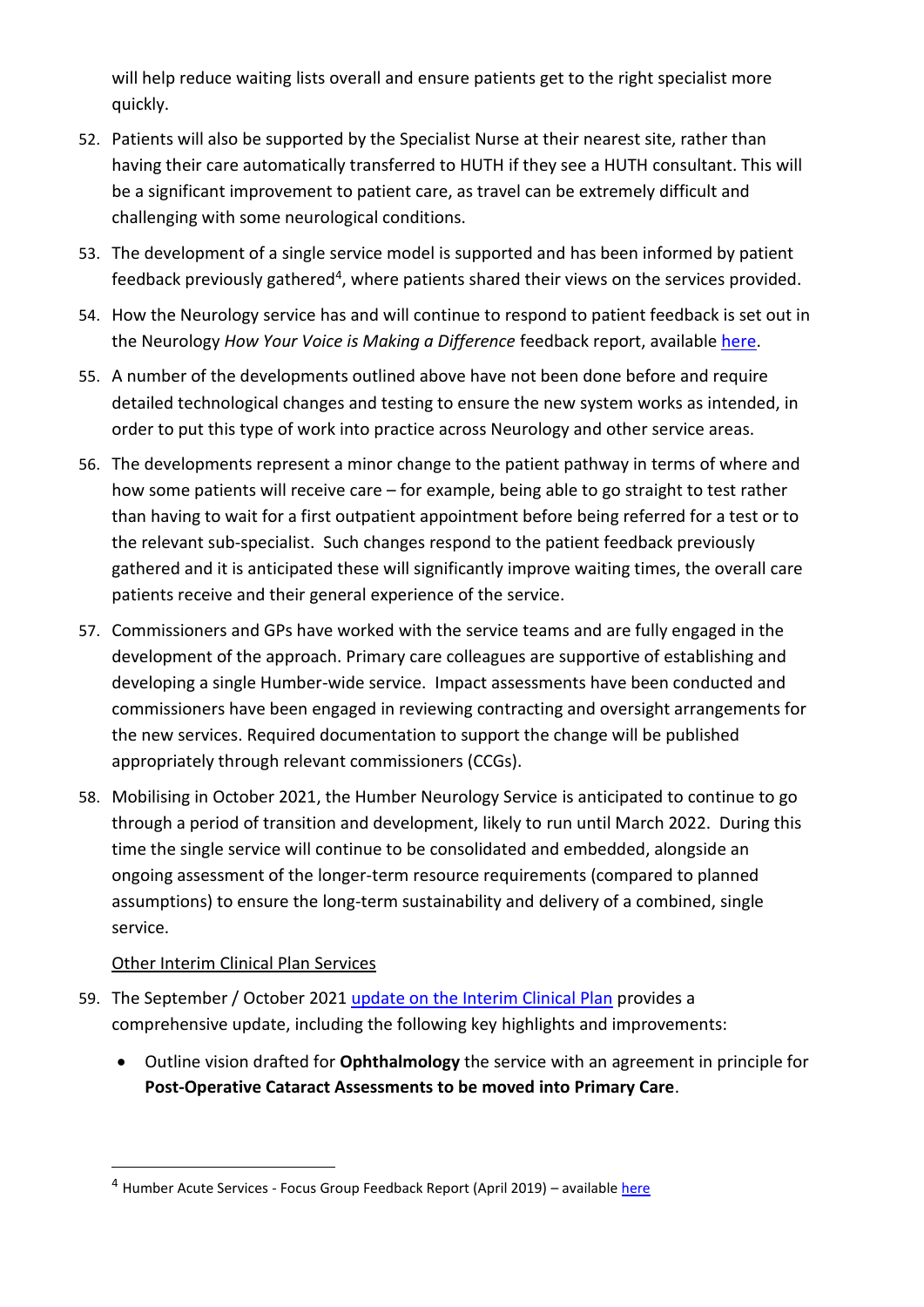- Service vision drafted for **Cardiology** and building on successes such as pilot of the **Clinical Health Network model** which has **reduced waiting times**, **reducing need for hospital attendance** and **cleared the patient backlog**. More details of the **Clinical Health Network model** are presented at Appendix 2.
- **Joint Clinical Leads** working across both Trusts appointed for **Neurology, Cardiology, Dermatology, Haematology** and **Oncology**.
- 60. In order to support the pooling of resources, skills and expertise, the Interim Clinical Plan is establishing single clinical leadership across each specialty. Putting in place dedicated leadership will help, by:
	- Creating a more resilient workforce through joint recruitment that is able to respond to changes in demand for services.
	- Establishing Humber-wide clinical leadership that helps build a sustainable workforce with pooled resource that supports staff to meet the demands of each service and provides better access to training and development.
	- Developing a 'one team, one service' approach and providing access to a wider range of colleagues for support, mentoring, sharing knowledge and expertise.
	- Providing more opportunities for innovation and looking at doing things differently.
	- Enhancing career development by providing more training opportunities within a single workforce.
- 61. The ultimate aim of these changes to leadership and management is to ensure that by working together the two trusts can provide services that patients across the Humber region can access equitably. All specialties within the scope of the Interim Clinical Plan are developing service strategies for the short to medium term, which will set out how they can make best use of resources to deliver safe and effective care to patients across the region.
- 62. The Humber Neurology Service model will be used as a pilot to test and adapt the approach, and will then be used to inform, replicate and develop arrangements across other specialties.
- 63. In the immediate term we are also working with partners across the Humber, Coast and Vale Health and Care Partnership (Integrated Care System/ICS) on a number of other programmes to make improvements in the here and now. Some examples of other programmes and improvement activities are set out in Appendix 3.
- 64. Whilst many of these interventions are making things better for patients today and helping to address some of the impacts of the Covid-19 pandemic, short-term changes on their own will not be sufficient to address all the challenges facing our hospital services. In particular, long-term plans for clinical services that are fit-for-purpose and meet the needs of our communities in the future are required if we are to be successful in securing the capital investment needed to improve our healthcare estate, equipment and technology.

# **Programme two (Core Hospital Services)**

65. The Humber Acute Services programme provides a huge opportunity to improve services by doing things differently. To improve the ways we provide care, which our patients tell us are often fragmented, have high levels of duplication and, sometimes, poor communication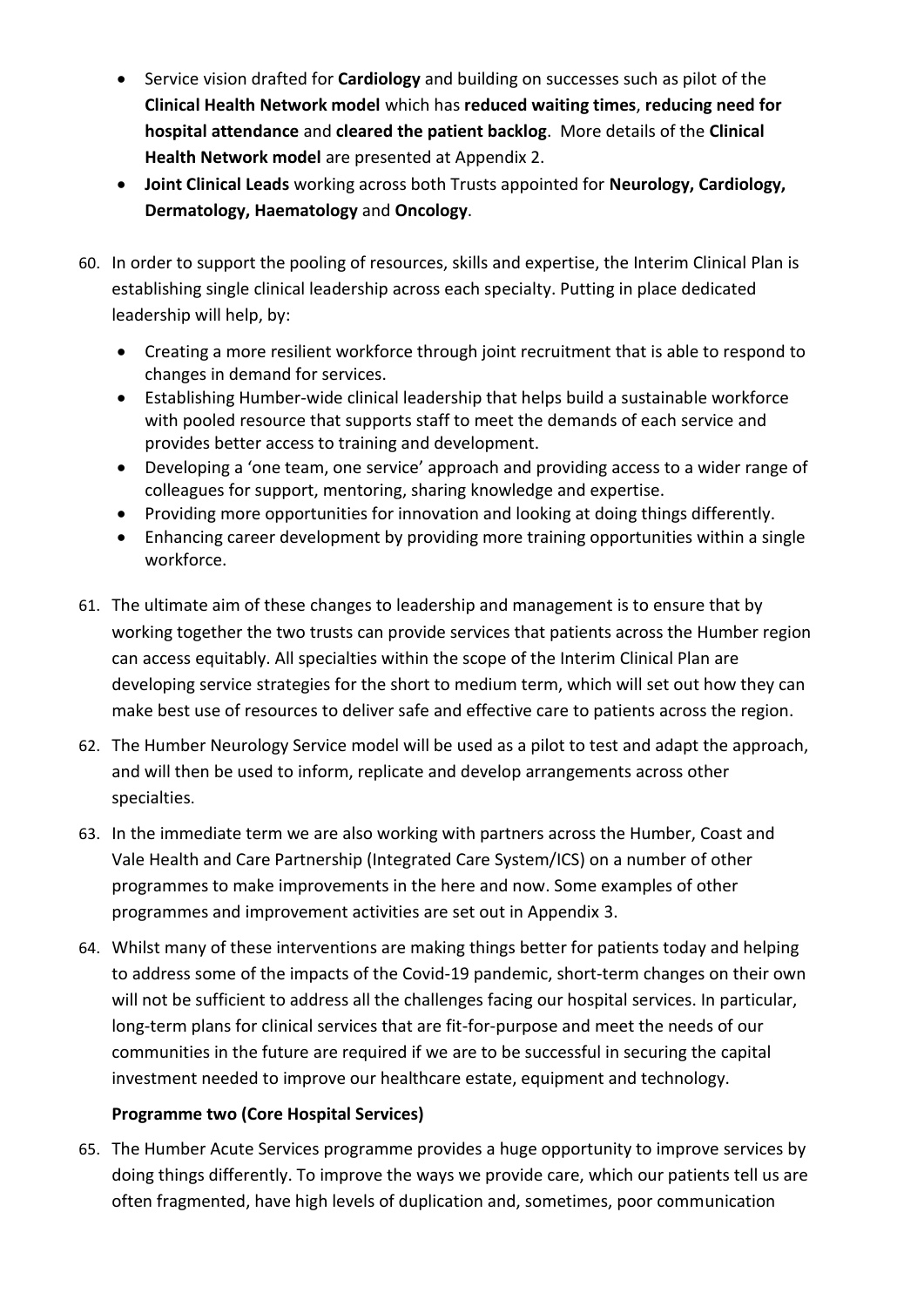between organisations. We have an ambition to deliver more care closer to or at home, but this will only work if we change our existing models of care.

- 66. The work across Programme Two is clinically led and involves detailed options development and appraisal to help identify clinically viable models for core hospital services:
	- Urgent and Emergency Care
	- Maternity, Neonatal Care and Paediatrics
	- Planned Care and Diagnostics
- 67. The complexity of the heath and care system means that we cannot change everything at once, but we will continue to work with partners to ensure all our plans are aligned and work together to deliver the changes we need for our population.

# Progress on the development of clinical models

- 68. We started identifying potential models of care by generating a really long list of possible outline ideas that were discussed at a series of public involvement workshops in October 2019. Feedback from these workshops (report available [here\)](https://humbercoastandvale.org.uk/wp-content/uploads/2020/02/HASR-Oct-2019-engagement-report_FINAL-1.pdf) was incorporated to refine the outline ideas into potential models of care.
- 69. After an initial hiatus following the onset of the pandemic, work has continued over the last 12 months to develop and refine potential clinical models. We have been working to define the impact of each of the potential clinical models from a patient, staffing and a range of other perspectives utilising a wide range of data and intelligence.
- 70. Identification of clinical interdependencies have enabled us to remove some clinical models from consideration. Clinical interdependencies have been identified through discussion and engagement with a range of clinicians through our Clinical Design Group. An example of how clinical interdependencies might be applied is – providing doctor-led maternity services (Obstetric Lead Unit (OLU)) without also providing care for sick or premature babies (neonatal care) staffed by paediatricians on the same site was not considered a viable clinical model.
- 71. Whilst causing some delays or disruption to the Programme, the pandemic has highlighted and reinforced some of what we already knew about our healthcare system – specifically that planned care and unscheduled care (Urgent and Emergency Care) are too interdependent and pressures in urgent and emergency care (often brought about by sudden and sustained increases in demand for services) have a significant impact on the overall care we provide to patients and the performance of our hospitals against waiting times and other key standards. As such, planned care in the future needs to be provided in a way that protects those services from winter pressures and any future pandemics. The planned care clinical models we are currently modelling focus on looking for ways to deliver dedicated facilities for planned care that protects them from urgent care pressures in the future.
- 72. As we continue to define the impact of each of the potential clinical models from a patient, staffing and a range of other perspectives, potential trade-offs may emerge and need to be considered. For example, centralisation of a service onto a single site may lead to improvements in staffing, such as reductions in number of on-call rotas required or meeting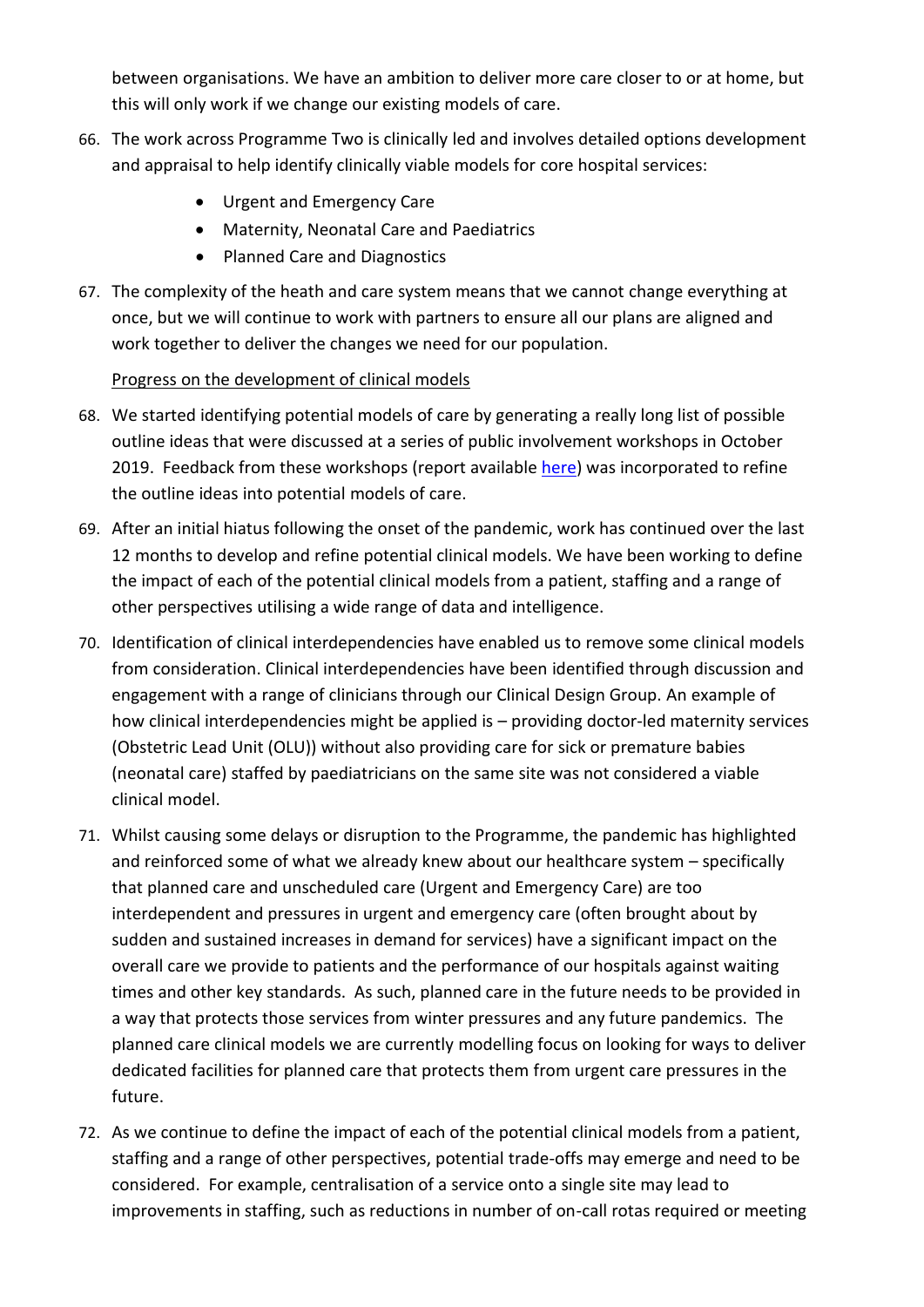standards on patient numbers and staff competencies, however, this may have a detrimental impact in other areas, such as patient or staff travel – particularly for members of our communities who are least well-off and/or already find it difficult to access care.

73. We are currently evaluating potential clinical models in order to include in our Pre-Consultation Business Case (PBCB). The PCBC will be subject to independent assurance processes in the first quarter of 2022, including NHS England and Improvement and the Clinical Senate. Subject to the independent assurance, we are then aiming to take forward deliverable clinical models for public consultation, starting in Spring 2022.

# **Programme three (Building Better Places)**

- 74. The Building Better Places programme is about securing the investment we need to redevelop and rebuild our healthcare buildings. Our current healthcare estate is one of our biggest challenges – with many of our buildings being old, unfit for purpose, not very ecologically friendly and in need of immediate investment.
- 75. We are seeking approval to develop a large-scale capital investment plan for our hospital estate across the Humber that will support better clinical care but also make a significant contribution to the wider economic regeneration of the region.
- 76. This work is closely aligned to Programme two (Core Hospital Services) and there continues to be widespread enthusiasm and support for our collective plans to develop an approach to investment that will maximise the impact and benefit to local residents in the form of new and rewarding careers, improved local infrastructure, investment in innovation and improved environment.
- 77. Through the Building Better Places programme we are seeking to design and build healthcare facilities for the future that are more flexible, more integrated and better equipped for the provision of  $21<sup>st</sup>$  century healthcare. While our communities have grown and changed around us, the way in which we offer acute healthcare services has stayed largely the same and is no longer delivering what they need.
- 78. In response to the government's invitation for expressions of interest from NHS trusts wanting to be considered for inclusion in the next wave of the New Hospitals Programme, in September 2021 the Humber, Coast and Vale Health and Care Partnership submitted an expression of interest – in the region of £720m – for the development of healthcare infrastructure across the Humber.

## **Interdependencies**

- 79. We have emphasised above that we cannot continue to provide existing hospital services in the same ways we have done in the past and we need to increase the amount of collaboration between all health and care organisations across the Humber. Wherever possible, this will include sharing the limited resources available to deliver the timely, safe care our patients need.
- 80. The Humber Acute Services Programme is not seeking to address all the challenges currently facing services across the Humber, Coast and Vale Health and Care Partnership. As previously highlighted, some examples of other programmes across the Partnership are presented in Appendix 3.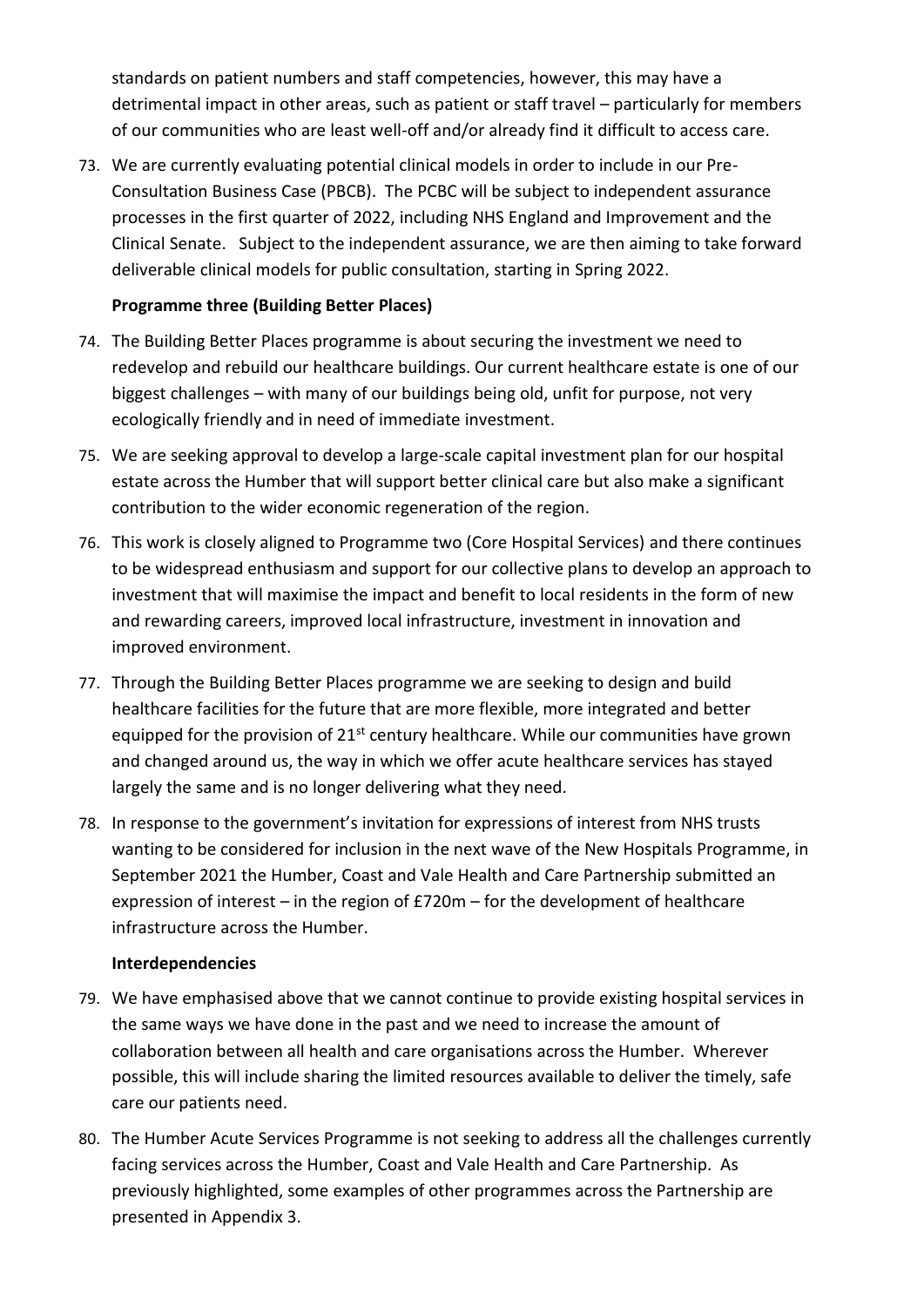- 81. Equally, due to the complex arrangements for all health and care services, it is not practicable or feasible to try to change all our services, all at the same time. However, that complexity cannot be a reason for not aiming to improve services where we can.
- 82. Programme two and Programme three are mutually interdependent and one cannot be delivered without the other. Significant changes across our health and care system are needed to successfully deliver both programmes.
	- **Without significant investment in our healthcare estate, we cannot deliver the necessary clinical changes to ensure services are fit-for purpose, sustainable and meet the needs of our communities in the future; and,**
	- **Without delivering substantial clinical changes, we cannot attract the level of capital investment needed to not only significantly improve our healthcare estate and infrastructure, but also to be truly transformative to the wider economic regeneration of the region.**
- 83. Nonetheless, developing potential clinical models (Programme 2) in tandem with developing a Strategic Outline Case (SOC) for capital funding (Programme 3) is complex, challenging and ground-breaking. Although supported by regional and national teams, this approach moves away from the traditional approach of two separate processes for major service change and capital investment.
- 84. No decisions have been made in relation to Programme 2 and there are a number of potential clinical models still being worked through, which will be evaluated by the end of 2021 for inclusion within the Pre-Consultation Business Case. While the expression of interest submitted to government set out highly ambitious plans for our healthcare infrastructure, it is important that 'form must follow function'. As such, decisions around the final configuration of buildings cannot and **will not be made** until the public consultation on clinical models has been completed in 2022 and decisions have been made about the clinical model in the light of information gathered through the public consultation. This will ensure our communities and other key stakeholders help to shape the final proposals.

## **Local authority – health scrutiny arrangements**

- 85. Health scrutiny is usually discharged through local authority appointed Health Overview and Scrutiny Committees (HOSCs), which form part of the overall accountability and governance arrangements of local health and care systems. The primary aim of health scrutiny is to act as a lever to improve the health of local people, ensuring their needs are considered as an integral part of the commissioning, delivery and development of health services.
- 86. Under current legislation, NHS bodies must consult with the appropriate local authorities where there are any proposed substantial developments or variations in the provisions of health services (substantial service reconfiguration) in the area(s) of a local authority under consideration. Details are set out in the Local Authority (Public health, Health and Wellbeing Boards and Health Scrutiny) Regulations 2013 (the Regulations).
- 87. In consulting with the appropriate local authorities, NHS bodies must provide, publish and keep up to date the proposed date by which a decision as to whether or not to proceed with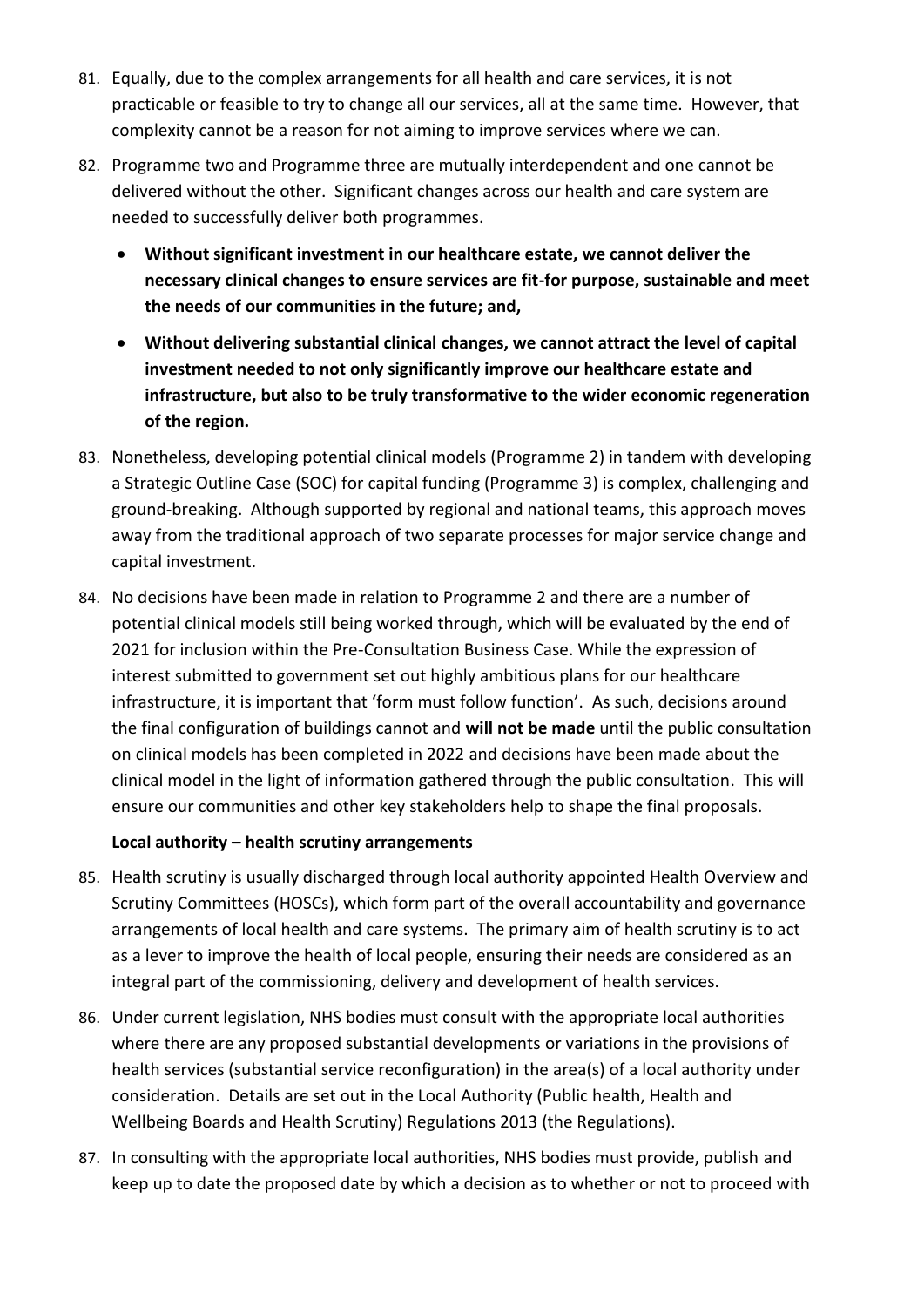the proposed service reconfiguration is intended to be taken; and the date by which HOSCs must provide any formal response on such proposals.

# *Joint health overview and scrutiny committees*

- 88. The Regulations also make provision for the establishment of mandatory joint health overview and scrutiny committees (JHOSC) where NHS bodies plan to consult more than one local authority in relation to any specific proposed substantial service reconfiguration.
- 89. Where the need for a mandatory JHOSC has been identified, the identified local authorities must appoint a JHOSC for the purposes of that consultation and it is only the established JHOSC that may:
	- a) Make formal comments on the proposal(s) under consideration i.e. submit a formal consultation response.
	- b) Require the provision of information about the proposal(s) under consideration; or
	- c) Require a member or employee of the relevant NHS body to attend before it to answer questions in connection with the consultation and the proposal(s) under consideration.

# *Health and Care Bill 2021*

- 90. Members are likely to be aware that the Health and Care Bill 2021-22 (the Bill) proposes some wide-ranging NHS reforms aiming to make it less bureaucratic, more accountable, more integrated, and incorporating lessons learned from the COVID-19 pandemic.
- 91. The proposals include establishing existing Integrated Care Systems (ICSs) on a statutory footing, formally merging NHS England and NHS Improvement, and making changes to procurement and competition rules relating to health services.
- 92. The Bill also proposes new powers for the Secretary of State for Health and Social Care to intervene in (or call-in) any proposed health service reconfiguration (at any stage). While it is understood the role of local Health Overview and Scrutiny Committees (HOSCs) and the requirement to involve them in reconfigurations will remain, the status of the current Local Authority referral power and how that will relate to the Secretary of State intervention proposals is less clear.
- 93. Future scrutiny arrangements and requirements are particularly pertinent to the Humber Acute Services Programme at this time, as substantial service reconfiguration proposals are planned to be consulted on in Spring 2022. Such consultation is likely to be undertaken under a new legislative framework, as the projected timeline is expected to allow Integrated Care Systems to become statutory bodies from April 2022. Nonetheless, the exact impact of any new legislation on future health scrutiny arrangements is not yet known, and it will be important to maintain oversight of the emerging landscape over the coming weeks to ensure appropriate planning and implementation of any necessary arrangements, specifically in relation to the Humber Acute Services Programme.

## **Next steps**

94. Work is progressing to further refine and evaluate potential clinical models for hospital services in the future. It is anticipated that this evaluation work will be completed by the end of 2021 to feed into the Pre-Consultation Business Case (PCBC). This will be developed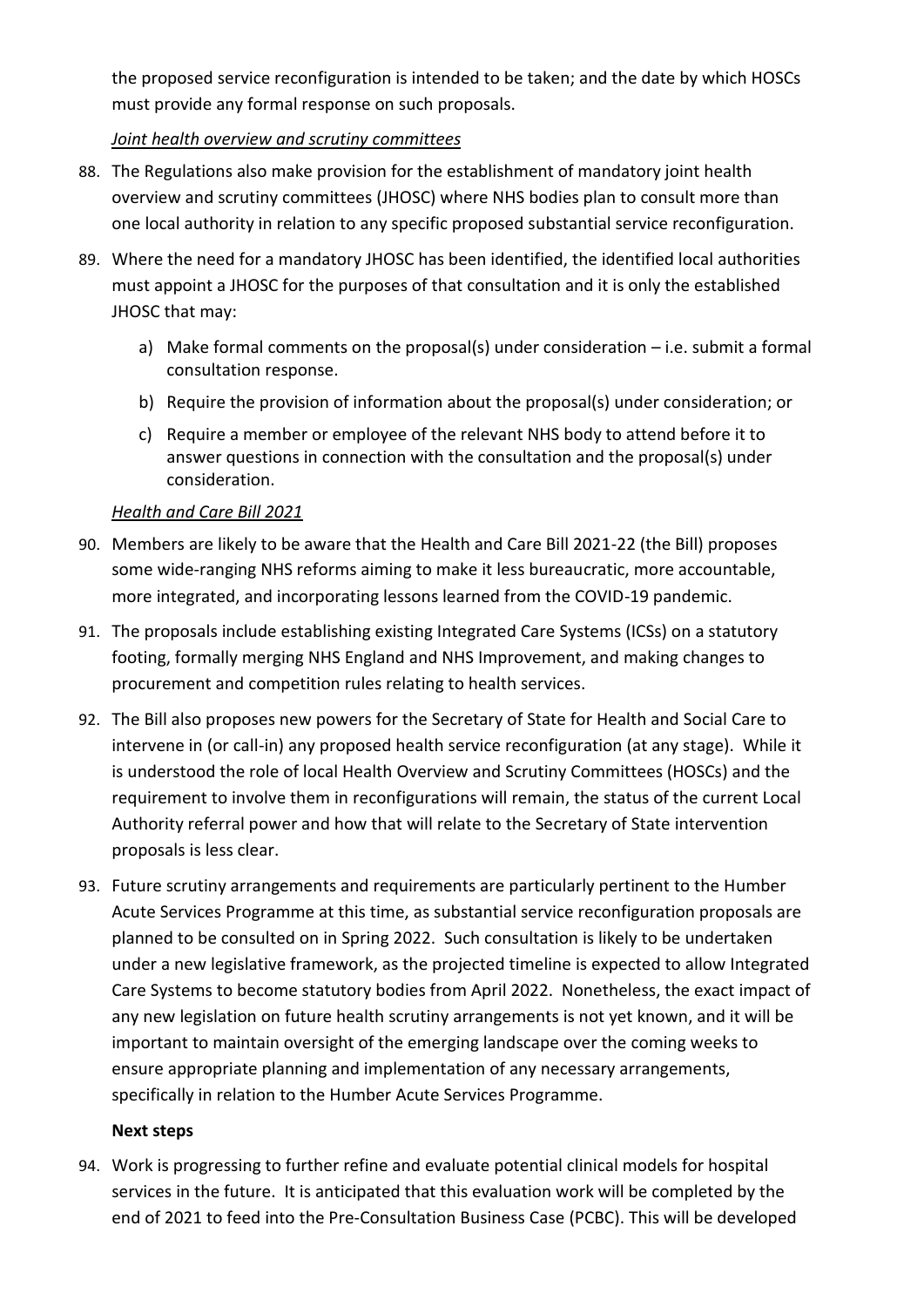alongside the outline Strategic Outline Case (SOC) for capital investment purposes in early 2022.

- 95. During the first quarter of 2022, there will be an assurance process in relation to the PCBC involving NHS England and Improvement and the Clinical Senate; and in April 2022 Integrated Care Systems are set to become statutory bodies (subject to the conclusion of the parliamentary process).
- 96. We are aiming to start formal consultation on deliverable clinical models with the public and other stakeholders, after the decision on the PCBC and authority to proceed. This is anticipated to be May 2022, subject to the timing of decisions in relation to the capital programme. It is important to highlight that, subject to Parliamentary processes in relation to the Health and Social Care Bill 2021, the decision to proceed to public consultation will most likely sit with the new Integrated Care Board that will come into being from 1 April 2022. It is anticipated that Clinical Commissioning Groups (CCGs) will cease to exist from this date.
- 97. Notwithstanding any unexpected delays in the process, we are continuing to develop our public consultation plans and would welcome the opportunity to discuss the draft plan with relevant health overview and scrutiny committees in early 2022.

# **Conclusion**

- 98. In summary, **our local health system across the Humber needs to change**. It is not always meeting the needs of everyone in the region and, without changes to the way services are organised, this will likely worsen in the future.
- 99. This paper provides members of the Committee with an update on the progress of the Humber Acute Services Programme, specifically in relation to:
	- Engagement undertaken and outcomes to date
	- Programme 2 (Core Hospital Services) and Programme 3 (Building Better Places)
	- An overview of future plans, timelines and next steps
- 100. This paper also sets out some of the current legislative requirements in relation to health scrutiny and provides an opportunity for members to ask questions, seek more information and provide feedback on their future engagement with the programme.
- 101. **Programme two and Programme three are mutually interdependent** and one cannot be delivered without the other. Significant changes across our health and care system are needed to successfully deliver both programmes. That is:
	- Without significant investment in our healthcare estate, we cannot deliver the necessary clinical changes to ensure services are fit-for purpose, sustainable and meet the needs of our communities in the future; and,
	- Without delivering substantial clinical changes, we cannot attract the level of capital investment needed to not only significantly improve our healthcare estate and infrastructure, but also to be truly transformative to the wider economic regeneration of the region.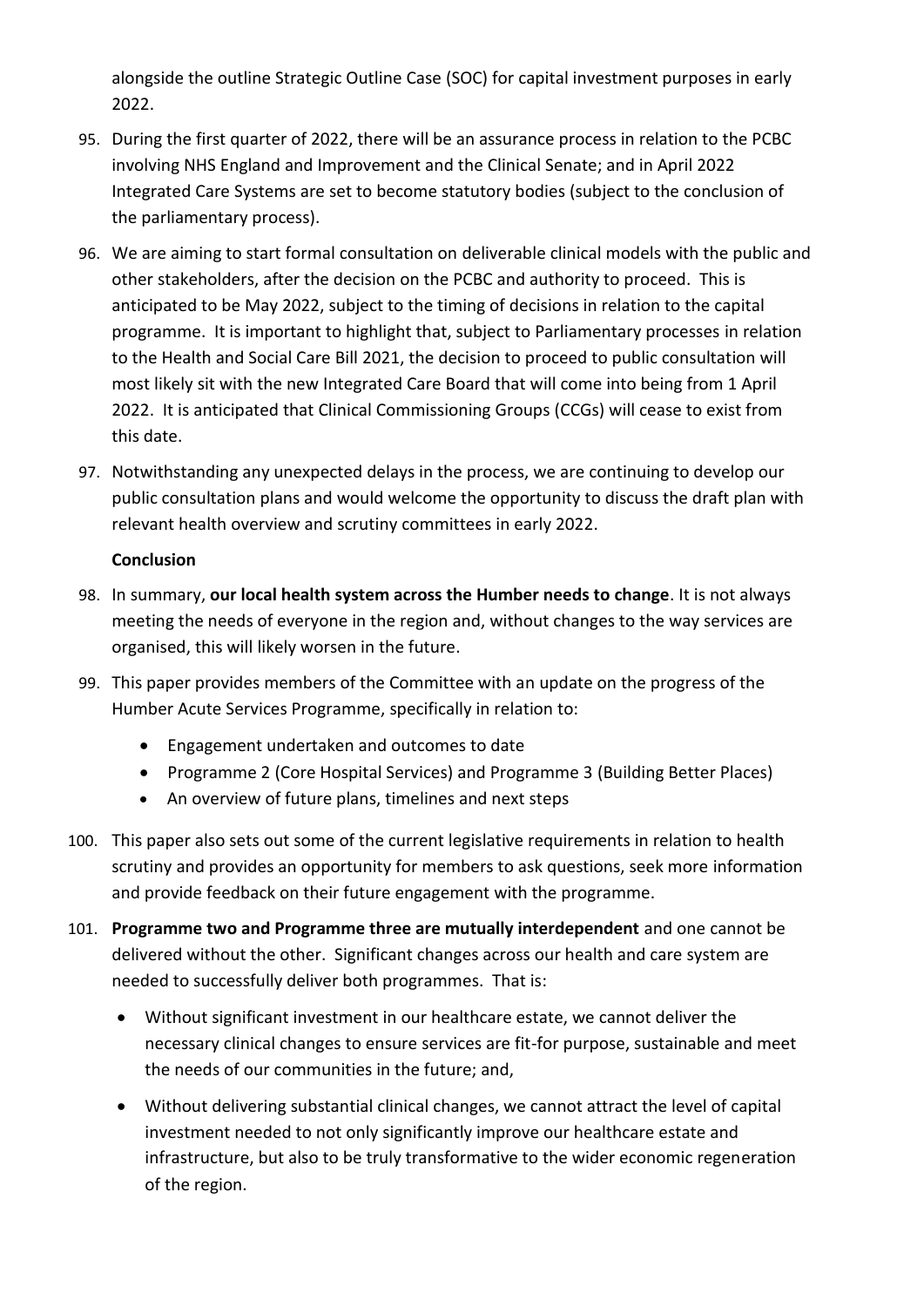- 102. Our expression of interest submitted to government set out highly ambitious plans for our healthcare infrastructure. However, 'form must follow function' and therefore **decisions around the final configuration of buildings will not be made until the public consultation on clinical models has been completed in 2022**. This will ensure our communities and other key stakeholders have the opportunity to help shape the final proposals.
- 103. Over the next six to eight weeks, **we aim to finish evaluating a range of clinical models and looking more closely at their potential impact**.
- 104. We are **working collaboratively to put forward potential options on what hospital care might look like in the future** (in five to ten years) and **aiming to consult the public (and other key stakeholders) on these options in Spring 2022.**

## **Recommendations**

- 105. Members are specifically asked to:
	- Consider and note the details presented in this report and appendices, including the reasons for change, the work undertaken to date and the next steps.
	- Note the intention to complete a Pre-Consultation Business Case in early 2022, with the aim of formally consulting on potential clinical models with the public and other stakeholders in Spring 2022.
	- Note the current legislative framework governing statutory consultation with local authorities in relation to NHS reconfiguration proposals, recognising existing health scrutiny arrangements and provisions may change as the current Health and Care Bill (2021) is enacted and becomes law.
	- Identify any specific aspects where further and/or more detailed information may be required.
	- Provide feedback on how they would like to be engaged over the next phase of the programme; and,
	- Determine any other specific future scrutiny activity at this time.

#### **Ivan McConnell**

# **Director of Strategic Development/Director Humber Acute Services Northern Lincolnshire and Goole NHS Foundation Trust**

**Contact Officer**: Steven Courtney

Partnership and Stakeholder Engagement Manager – Humber Acute Services Humber, Coast and Vale Health and Care Partnership **Telephone**: 07936 923256 Email: [steven.courtney@nhs.net](mailto:steven.courtney@nhs.net)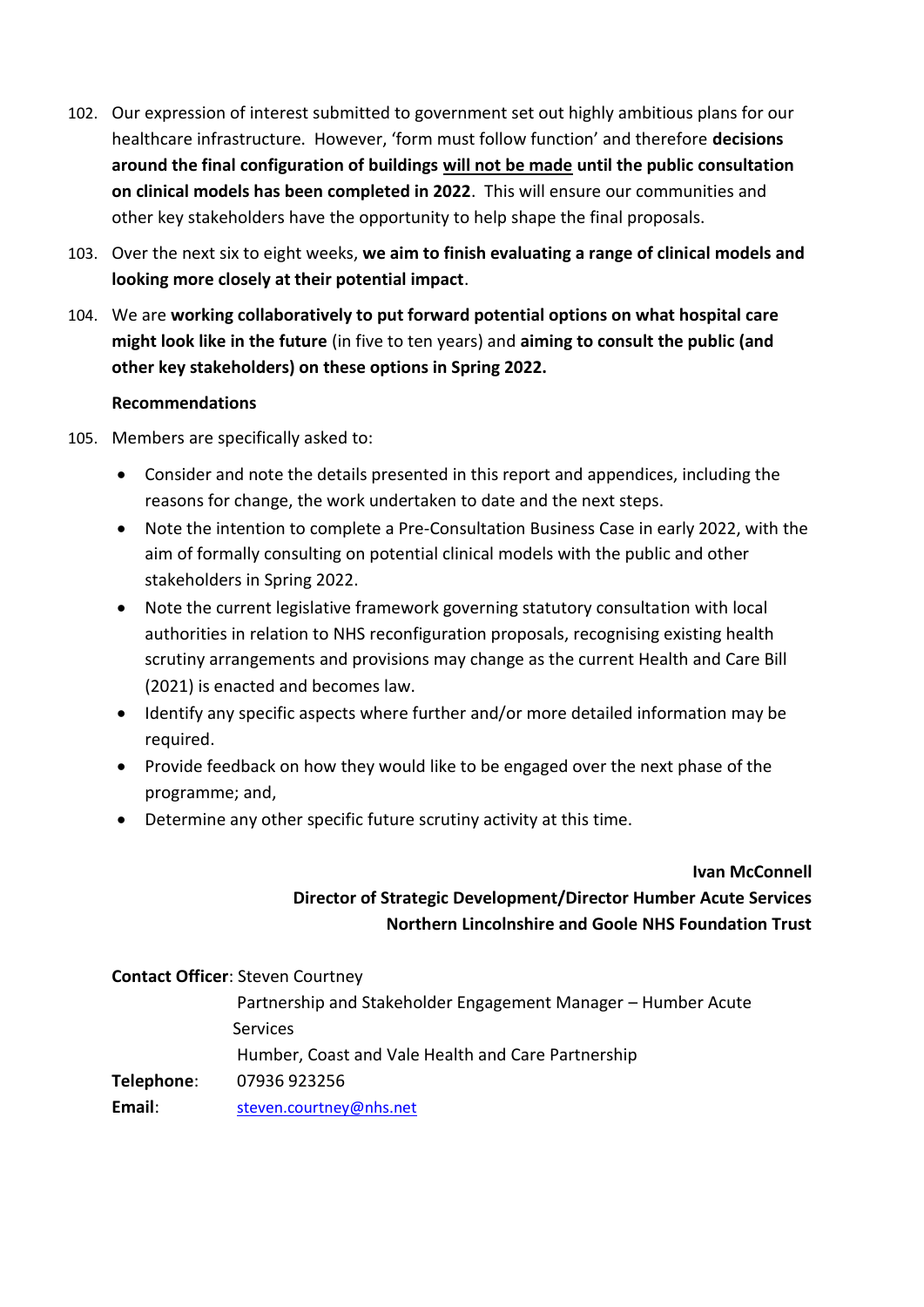## **Background Papers and further reading**

Hospital Services for the Future: Humber Acute Services Review - Issues Paper (October 2018), availabl[e here](https://humbercoastandvale.org.uk/wp-content/uploads/2018/03/Issues-document_final_webversion1.pdf)

Humber Acute Services Review: Case for Change (November 2019), available [here.](https://humbercoastandvale.org.uk/wp-content/uploads/2020/02/HASR-Long-Case-for-Change_Final-for-Publication.pdf) Humber Acute Services Review - Interim Clinical Plan (October 2020), available [here.](https://humbercoastandvale.org.uk/wp-content/uploads/2020/09/Interim-Clinical-Plan_summary_final-version.pdf) The Yorkshire and Humber Clinical Senate report (November 2020), available [here.](http://www.yhsenate.nhs.uk/modules/reports/protected/files/YH%20Senate%20Report%20-%20Humber%20Acute%20Services%20-%20November%202020.pdf) The Interim Clinical Plan Update (September 2021), available [here\)](https://humbercoastandvale.org.uk/wp-content/uploads/2021/10/HOSC-P1-update-Sept-2021.pdf).

# **Engagement reports**

Hospital Services for the Future: Public Engagement Feedback Report (Issues Paper) (October 2018), available [here](https://humbercoastandvale.org.uk/wp-content/uploads/2018/11/Issues-Paper-Feedback-Report_web.pdf)

Hospital Services for the Future: Humber Acute Services Review – Focus Group Feedback Report (April 2019), available [here.](https://humbercoastandvale.org.uk/wp-content/uploads/2019/04/Focus-Groups-Feedback-Report_final.pdf)

Hospital Services for the Future: Humber Acute Services Review – Patient Workshop Feedback Report (October 2019), available [here.](https://humbercoastandvale.org.uk/wp-content/uploads/2020/02/HASR-Oct-2019-engagement-report_FINAL-1.pdf)

Hospital Services for the Future: Humber Acute Services Review – Targeted engagement (February 2020), available [here.](https://humbercoastandvale.org.uk/wp-content/uploads/2020/02/HWRA-Targeted-Engagement-report_final_11.02.20.pdf)

Accident & Emergency Public / Patient feedback report (October 2020) available [here](https://www.eastridingofyorkshireccg.nhs.uk/data/uploads/get-involved/ae-feedback-report-2020-final-draft.pdf) What Matters To You (May 2021) [full feedback report](https://humbercoastandvale.tractivity.co.uk/images/blob/a55d3d89-9923-4908-96df-062073d99920/MASTER%20COPY%20-%20WMTY%20Feedback%20Report_FINAL.pdf) and the [summary report](https://humbercoastandvale.tractivity.co.uk/images/blob/4a49ff95-e86a-4934-b8b1-b64f51a41c1f/What%20Matters%20to%20You%20-%20Exec%20Summary%20-%20final.pdf)

What Matters To You – response to patient and public engagement in Neurology (September 2021) available [here](https://humbercoastandvale.org.uk/wp-content/uploads/2021/11/How-your-voice-is-making-a-difference_YSWD-Sept-21_final.pdf)

What Matters To You – Our Staff and Teams (October 2021) available [here.](https://humbercoastandvale.engage-360.co.uk/surveys/6?q=r6Kj0NLsd4fLbcxJ3VkWbzTsY95H/jAa4XviIy6PsusJcGwa7g5DiOqJa0oNnkS/)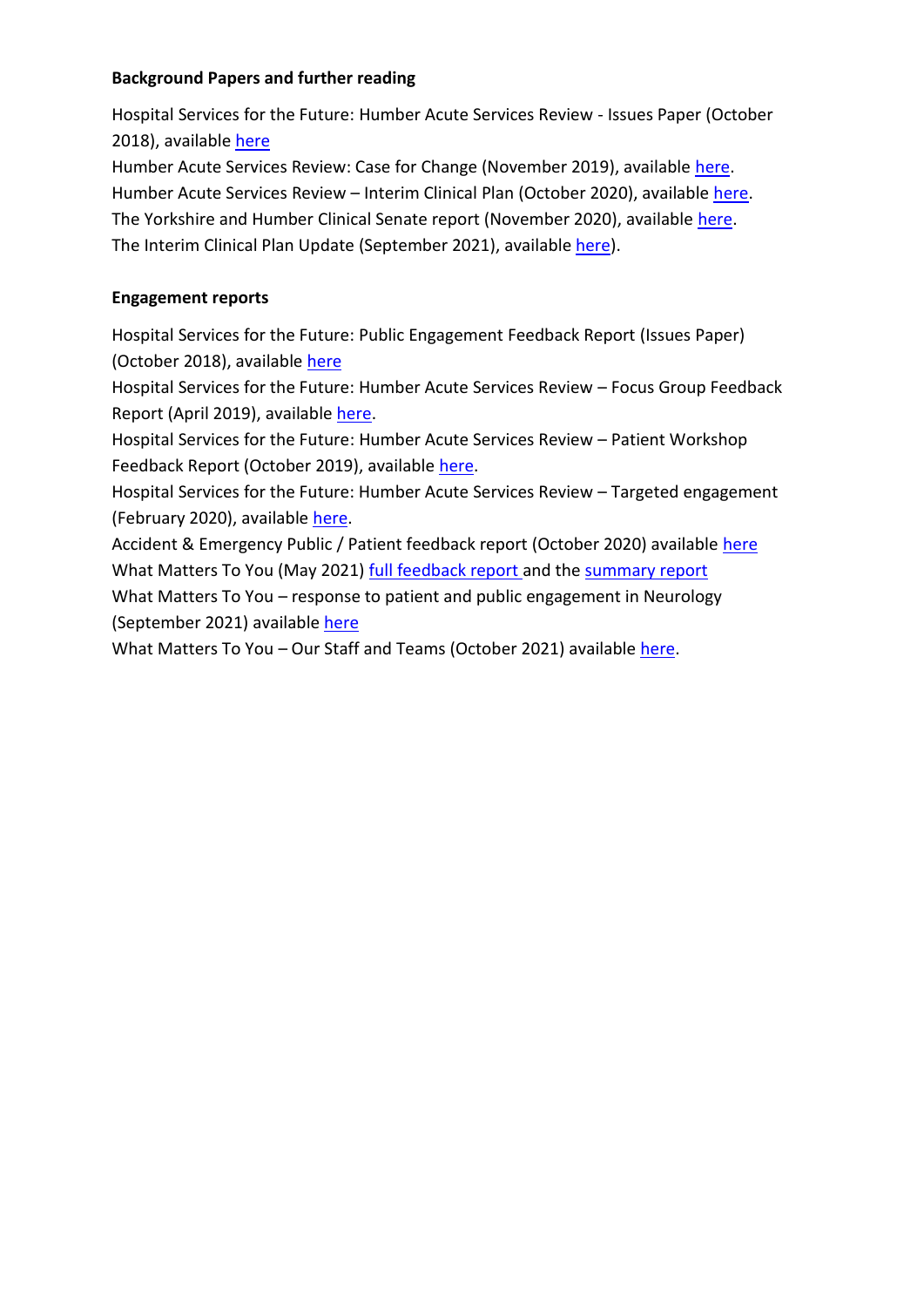| <b>Timeframe</b>                             | <b>Engagement</b>                            | <b>Purpose/Scope</b>                                                                                                                                                                                                                                                                                                                                                                | <b>Responses</b>                                  | <b>Link to Report</b>                                                |
|----------------------------------------------|----------------------------------------------|-------------------------------------------------------------------------------------------------------------------------------------------------------------------------------------------------------------------------------------------------------------------------------------------------------------------------------------------------------------------------------------|---------------------------------------------------|----------------------------------------------------------------------|
| March to<br>October<br>2018                  | <b>Issues Paper</b>                          | To start a conversation with patients, public and<br>other stakeholders about the issues and challenges<br>facing the acute hospital sector across the Humber<br>we published the <b>Humber Acute Services Review -</b><br><b>Issues Paper</b> and invited responses through a short<br>survey.                                                                                     | 393 responses                                     | <b>Public Engagement - Issues Feedback Report</b>                    |
| November<br>2018                             | Established a<br>Citizen's Panel             | To ensure the voices of local populations are heard,<br>to help inform the development and approaches for<br>our broader engagement work and patient-facing<br>information.                                                                                                                                                                                                         | Citizen's Panel                                   | N/A                                                                  |
| Oct 2018 to<br>April 2019                    | <b>Focus Groups</b><br>– five<br>specialties | Deliberative workshops to support the development<br>of change plans and to gather wider feedback to<br>support the review, focusing on five specialties (8<br>events in total across the Humber region):<br>• Cardiology<br>• Complex rehabilitation<br>• Critical care<br>• Neurology<br>• Stroke                                                                                 | 119 participants                                  | Humber Acute Services Review - Focus Group<br><b>Feedback Report</b> |
| Jan to Oct<br>2019<br>published<br>Feb 2020) | Targeted<br>(note: report Engagement         | Targeted Engagement commissioned by the Review<br>from a local Voluntary and Community Sector<br>organisation - Humber and Wolds Rural Action. The<br>scope was to engage with a wide range of individuals<br>from diverse communities and/or with protected<br>characteristics under the Equalities Act and gather<br>views on the potential impact of any changes to<br>services. | 192 people<br>(with protected<br>characteristics) | <b>Targeted Engagement Report</b>                                    |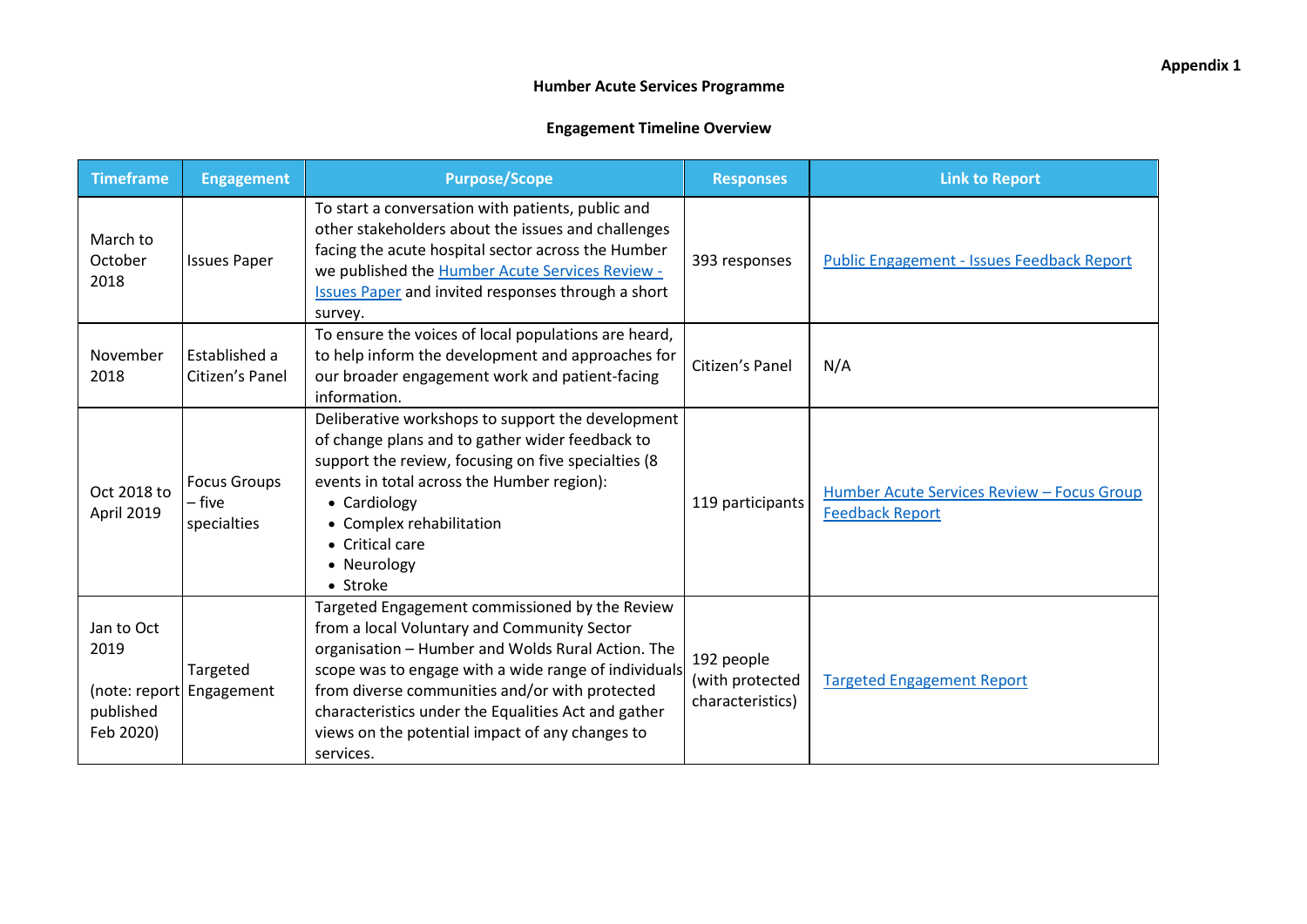| <b>Timeframe</b>    | <b>Engagement</b>                          | <b>Purpose/Scope</b>                                                                                                                                                                                                                                                                                                                                                                               | <b>Responses</b>                                                                 | <b>Link to Report</b>                                              |
|---------------------|--------------------------------------------|----------------------------------------------------------------------------------------------------------------------------------------------------------------------------------------------------------------------------------------------------------------------------------------------------------------------------------------------------------------------------------------------------|----------------------------------------------------------------------------------|--------------------------------------------------------------------|
| Oct to Nov<br>2019  | Focus Groups-<br>core hospital<br>services | Workshops and focus groups undertaken to gather<br>patient and public feedback on long-list of models<br>for core hospital services:<br>• Urgent and emergency care<br>• Maternity and paediatrics<br>• Planned Care<br>(8 events in total across the Humber region)                                                                                                                               | 77 participants                                                                  | <b>Patient Workshop Feedback Report</b>                            |
| November<br>2019    | Citizen's Panel                            | Feedback on Case for Change                                                                                                                                                                                                                                                                                                                                                                        | Citizen's Panel                                                                  | <b>Citizen's Panel Feedback on Case for Change</b>                 |
| November<br>2019    | Citizen's Panel                            | Feedback on Long List Clinical Models                                                                                                                                                                                                                                                                                                                                                              | Citizen's Panel                                                                  | Citizen's Panel Feedback on Long List Clinical<br><b>Models</b>    |
| <b>March 2020</b>   | Citizen's Panel                            | Feedback on Access and Experience                                                                                                                                                                                                                                                                                                                                                                  | Citizen's Panel                                                                  | <b>Citizen's Panel Feedback on Access and</b><br><b>Experience</b> |
| July to Aug<br>2020 | A&E<br>Survey (HCV-<br>wide)               | Online survey undertaken to understand behaviours,<br>attitudes and barriers to using alternatives to A&E<br>across the region.                                                                                                                                                                                                                                                                    | 2008 responses<br>(931 - Humber<br>hospitals)                                    | A&E survey (2020) - HCV-wide                                       |
| Feb to May<br>2021  | What Matters to<br>You                     | Engagement exercise undertaken to gather the<br>views and perspectives of a range of stakeholders to<br>enable decision-making within the programme to<br>reflect the priorities and preferences of local<br>people. The engagement took the form of an online<br>survey and a series of focus groups.<br>(6 workshops were held in total -<br>all undertaken virtually due to Covid restrictions) | 3946 people<br>(3883 survey<br>$responents + 63$<br>focus group<br>participants) | What Matters To You - Feedback Report                              |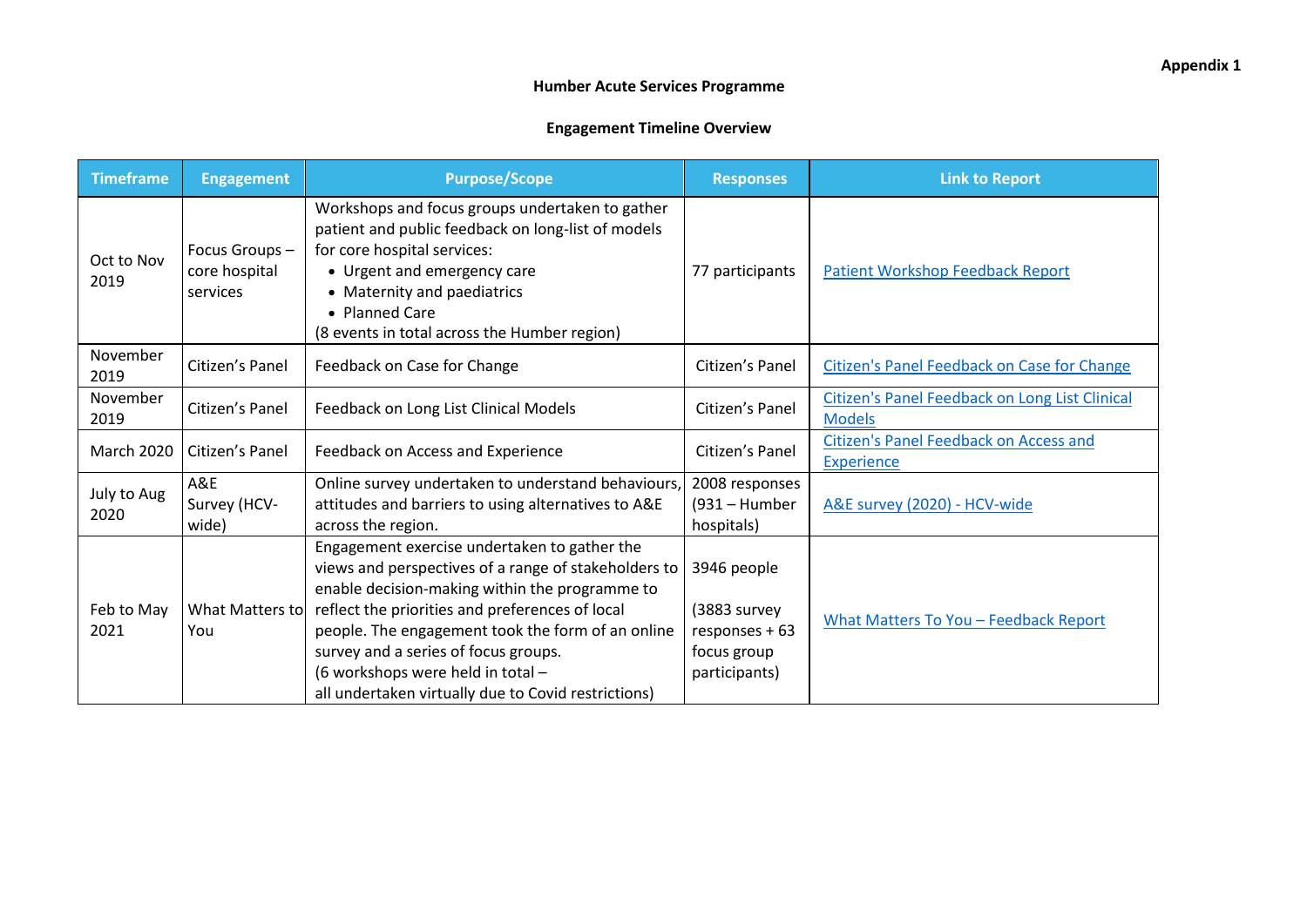| <b>Timeframe</b>               | <b>Engagement</b>                                      | <b>Purpose/Scope</b>                                                                                                                                                                                                                                                                                                                                                                                                                                                                                                            | <b>Responses</b>                                                                    | <b>Link to Report</b>                                               |
|--------------------------------|--------------------------------------------------------|---------------------------------------------------------------------------------------------------------------------------------------------------------------------------------------------------------------------------------------------------------------------------------------------------------------------------------------------------------------------------------------------------------------------------------------------------------------------------------------------------------------------------------|-------------------------------------------------------------------------------------|---------------------------------------------------------------------|
| <b>July 2021</b>               | <b>What Matters to</b><br>You - Our Staff<br>and Teams | Targeted engagement exercise to gather the views<br>and perspectives of staff to further inform decision-<br>making within the programme. The engagement<br>took the form of an online survey and two focus<br>groups (undertaken virtually due to Covid<br>restrictions)                                                                                                                                                                                                                                                       | 563 staff<br>responses                                                              | What Matters to You - Our Staff and Teams<br><b>Feedback Report</b> |
| June to July<br>2021           | Your Birthing<br>Choices                               | Targeted engagement exercise to understand what<br>is important to women, birthing people, partners<br>and co-parents when choosing where to give birth<br>to help inform the development of maternity and<br>neonatal services. The engagement took the form<br>of an online survey, alongside a series of focus<br>groups (held virtually due to Covid restrictions).<br>The engagement was undertaken across Humber,<br>Coast and Vale and responses analysed to provide<br>specific feedback from people across the Humber. | 1133 survey<br>responses<br>(753 responses<br>from people<br>within the<br>Humber). | Feedback report in development.                                     |
| October to<br>November<br>2021 | Children and<br>Young People's<br>Engagement           | Targeted engagement exercise to hear from<br>children and young people to better understand<br>what works well, what doesn't and what could<br>change to improve the patient experience.                                                                                                                                                                                                                                                                                                                                        | Children and<br>young people.                                                       | Survey due to close on 22 November.                                 |
| October to<br>November<br>2021 | <b>What Matters to</b><br>You - Parents<br>and Carers  | Targeted engagement exercise to hear from<br>parents/ carers of children and young people who<br>have experience of accessing paediatric services in<br>one of our hospitals, to better understand what<br>works well, what doesn't and what could change to<br>improve the patient experience.                                                                                                                                                                                                                                 | Parents/ carers<br>of children and<br>young people                                  | Survey due to close on 22 November.                                 |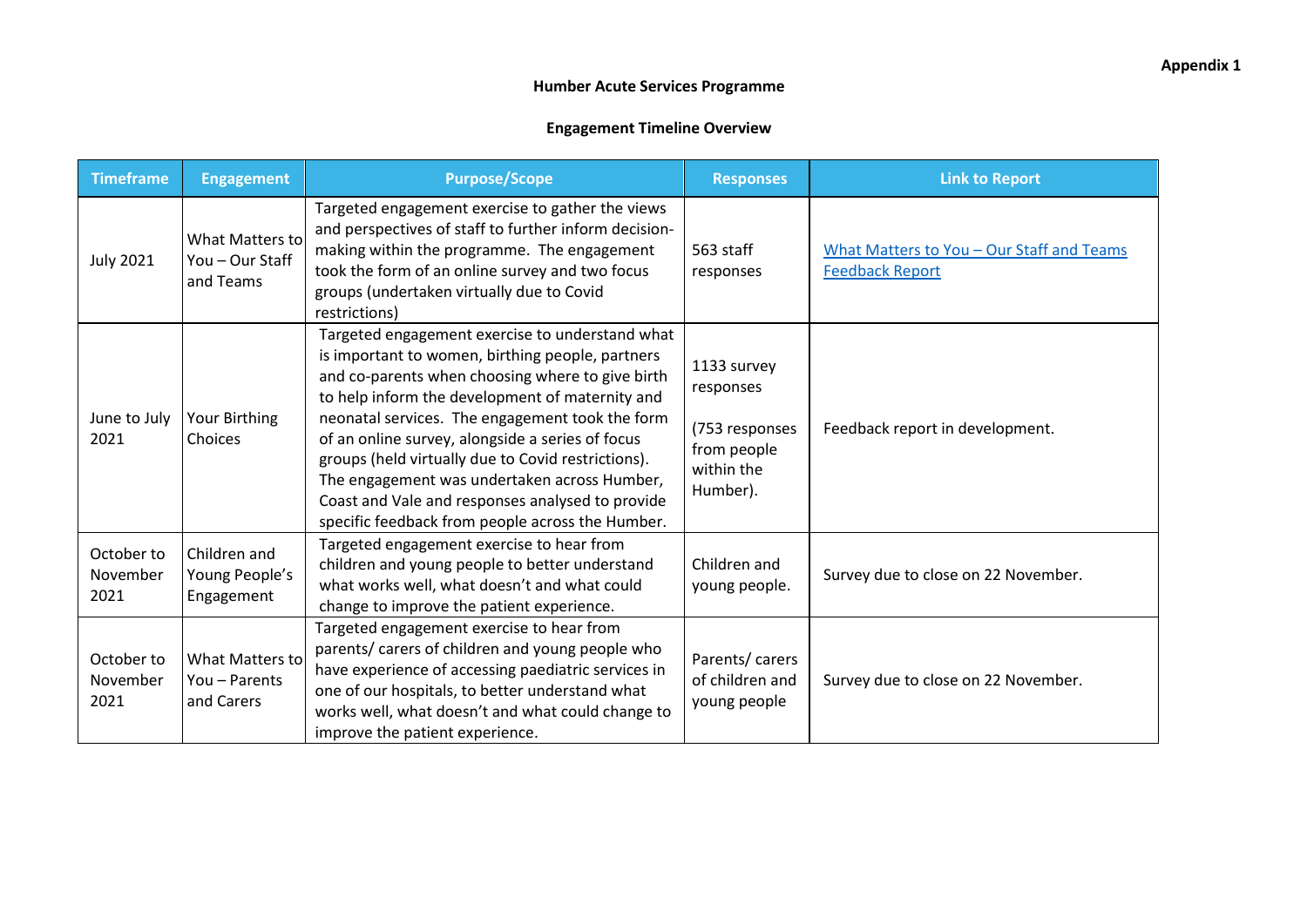| <b>Timeframe</b>               | <b>Engagement</b>                           | <b>Purpose/Scope</b>                                                                                                                                                                                                                                                                             | <b>Responses</b>             | <b>Link to Report</b>                                                         |
|--------------------------------|---------------------------------------------|--------------------------------------------------------------------------------------------------------------------------------------------------------------------------------------------------------------------------------------------------------------------------------------------------|------------------------------|-------------------------------------------------------------------------------|
| August to<br>November<br>2021  | What Matters to<br>You - Revisited          | Engagement exercise undertaken to gather more<br>views and perspectives to enable decision-making<br>within the programme to reflect the priorities and<br>preferences of local people. This engagement is<br>based around an online survey with options<br>available for offline participation. | Patients and the<br>public   | Survey due to close on 15 November.                                           |
| October to<br>December<br>2021 | A&E<br>engagement                           | Collaboration with Healthwatch to undertake 'Enter<br>and View' visits and gather insight from people<br>attending A&E about their experiences. Gather<br>further insight into behaviours and why people<br>choose A&E and the barriers to using alternative<br>provision.                       | People using<br>A&E services | Interim results due early December                                            |
| October to<br>December<br>2021 | Healthwatch<br>engagement<br>(planned care) | Collaboration with Healthwatch to undertake survey<br>of current patients (particularly those on waiting<br>lists) regarding their opinions and experiences of<br>planned hospital care (as part of a wider<br>engagement exercise on the impact of Covid-19<br>across the region).              | Patients and the<br>public   | Interim results due mid-December (work<br>continuing through to January 2021) |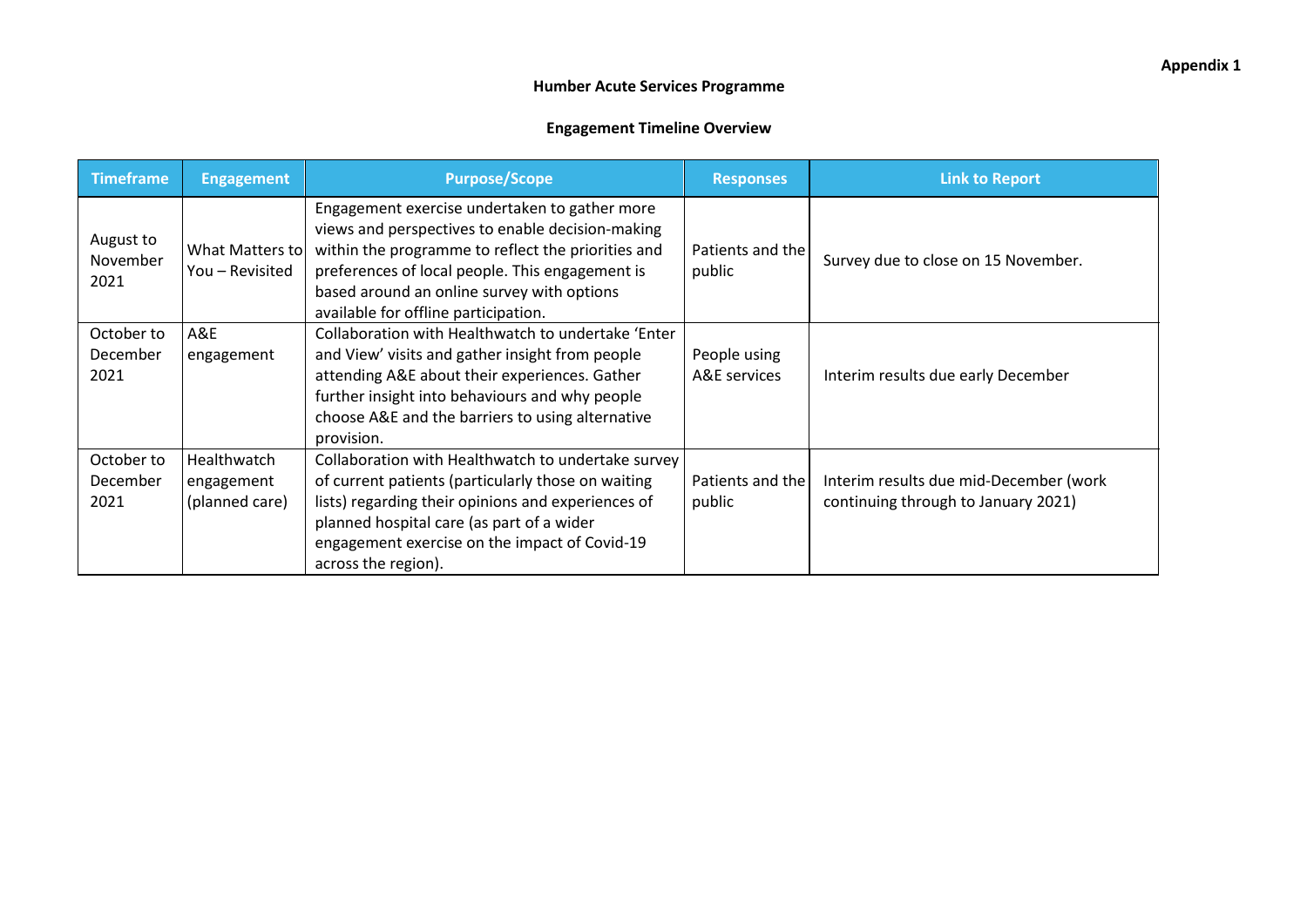#### **The Connected Health Network Model**

#### **Introduction**

Northern Lincolnshire and Goole NHS Foundation Trust and Meridian Health Group have piloted an innovative model for delivering outpatient services, working across traditional boundaries and putting the patient at the centre of the care delivery model.

The Connected Health Network (CHN) model represents a transformative break from the traditional model of patients being referred by primary care into secondary care, by health and care professionals working across organisational boundaries, with GPs working in partnership with specialists to provide ongoing care and support to patients when they need it. The CHN can be considered as an extension of the GP practice rather than the traditional model which sees GPs referring patients to secondary care, subsequent waiting lists for patients and then patients eventually discharged by the specialist to the care of their GP until specialist advice is once more required and the cycle repeats for the patient.

In order to reduce cardiology outpatient waiting times and provide cardiology patients with integrated care, this pilot scheme involved senior clinicians from NLaG worked with colleagues at Meridian Primary Care Network (PCN) to deliver a radically different model of cardiology outpatient care. This involved partners working across traditional boundaries and referral processes by sharing care and putting the patient at the centre of the delivery model.

#### **What's different about the Connected Health Network (CHN) model**

The traditional model of patient care often includes patients being referred from primary care (GPs) into secondary care (hospitals) for specialist care and then discharged back from the specialist to the care of their GP once the assessment and treatment has been completed. This cycle is repeated each time the GP needs specialist advice in the care and treatment of the patient.

The CHN model brings GPs and specialists together in partnership to provide ongoing care and support to patients when they need it, enabling fast and easy communication and decision-making between GPs and specialists, with the patient avoiding visiting clinical settings wherever possible.

#### **How the Connected Health Network (CHN) model works**

GPs refer into the service using their own primary care patient record system without needing to refer into secondary care. The CHN administration process is jointly managed by administrative staff from the PCN and secondary care, with shared access to the primary care patient record. The administrative team carry out a digital literacy assessment of every patient and obtain their consent for how they would like to be contacted e.g. text, email, telephone, letter.

Specialist will typically review the referral within a week and in most cases the patient does not need to be seen in person and any additional information can be obtained by speaking to the patient directly from any location.

In cases instances where invasive diagnostics are needed and where the patient needs to attend hospital, the specialist will make the necessary arrangements, supported by administrative colleagues who ensure all clinic administration is completed and facilitate arrangements with patients. Both the primary care and secondary care records are also updated to ensure all systems remain up-to-date.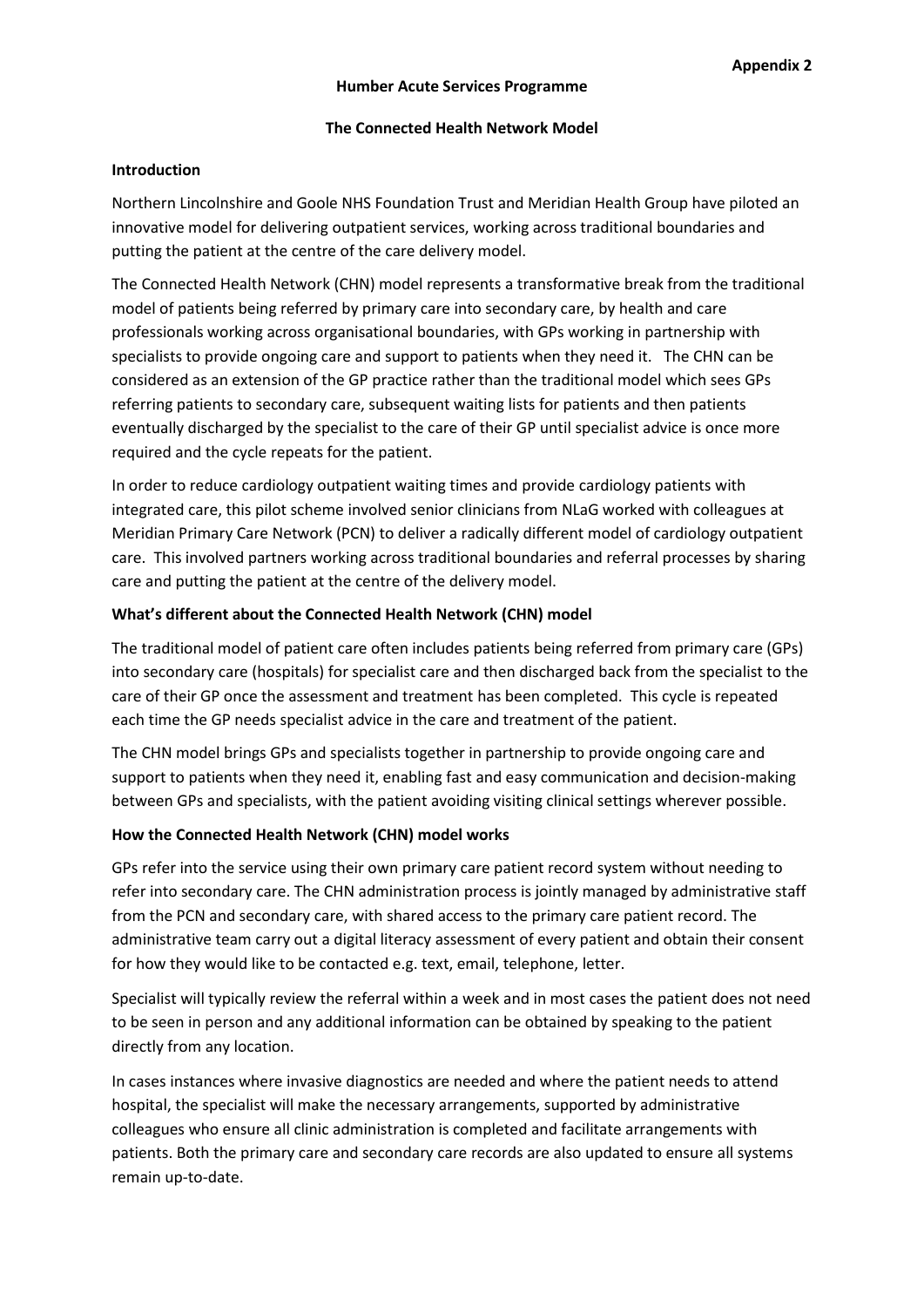#### **The Connected Health Network Model**

#### **Benefits of the Connected Health Network (CHN) model**

The Connected Health Network (CHN) model offers the opportunity to deliver a number of benefits to patients in terms of reduced waiting times, seamless care and only attending hospitals when needed.

The CHN pilot delivered some impressive results from working in a different way:

- waiting times for patients drastically reduced (typical wait time for CHN referral = 1 week compared with 16 weeks wait time for new outpatient appointment).
- The backlog of follow up appointments for Meridian PCN cardiology patients was cleared within 4 months.
- Only 30% of patients required hospital-based intervention.
- Minimised 'in person' clinical attendances and supported patients to make use of digital communication

The CHN model is currently being rolled out in cardiology across additional Primary Care Networks.

#### **Summary**

The Connected Health Network (CHN) model is a great example of some of the outcomes we are trying to achieve through the Interim Clinical Plan; and how working differently can help us deliver improved patient experiences, reduce waiting times, and make better use of our collective resources to deliver good patient outcomes.

There are plans to trial the CHN model across additional specialties during 2021/22.